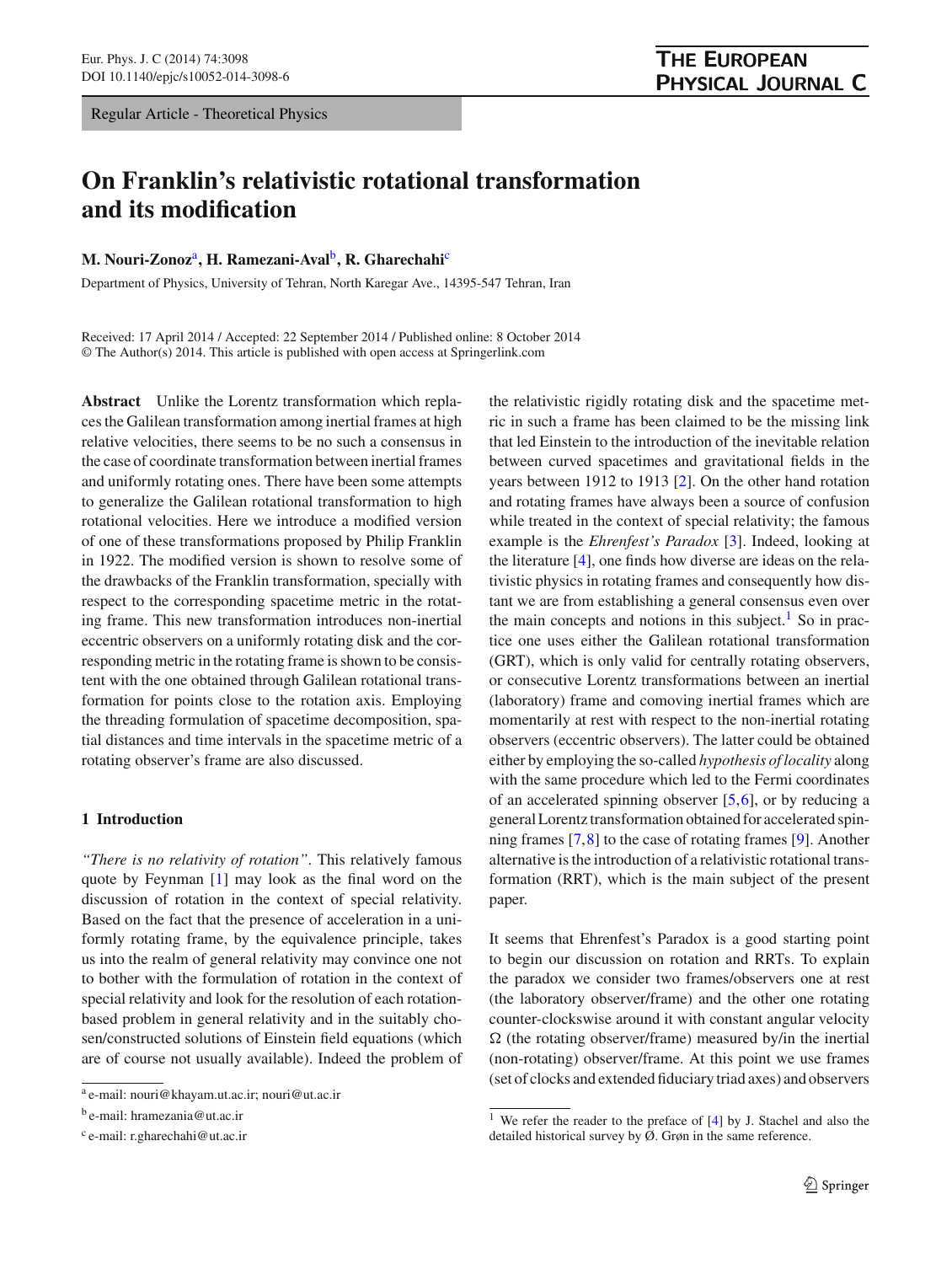interchangeably but to be more precise one should differentiate between them, for a rotating frame is a non-inertial frame but not all observers in a rotating frame are non-inertial. In other words we should distinguish between a centrally rotating observer (i.e. at the center of the disk) which is an inertial observer and those at nonzero radii which are non-inertial. We will elaborate on this point later in this section. Using cylindrical coordinates we denote the spacetime points in the non-rotating frame with coordinates  $(t, r, \phi, z)$  and in the one rotating around the  $z(z')$  axis with  $(t', r', \phi', z')$  where  $\phi'$  is measured from the  $x'$  axis. These are related through the GRT as follows:

<span id="page-1-3"></span>
$$
t' = t, \quad r' = r, \quad \phi' = \phi - \Omega t, \quad z' = z \tag{1}
$$

or in its differential form

<span id="page-1-2"></span>
$$
dt' = dt, \quad dr' = dr, \quad d\phi' = d\phi - \Omega dt, \quad dz' = dz. \tag{2}
$$

It is noted that in both rotating and the non-rotating frames the radial distances are measured from the rotation axis. Through the above equation we would like to emphasize the meaning of the GRT. Interpreted *kinematically*, as in the cases of linear Galilean and Lorentz transformations, it introduces a prescription of how the spacetime coordinates of *an event* in the two frames are related to one another. This interpretation leads to the following relation between the angular velocities of a test particle observed in the two frames (Fig. [1\)](#page-1-0):

<span id="page-1-4"></span>
$$
\omega' = \omega - \Omega,\tag{3}
$$

which in turn leads to the well-known relation  $E' = E - L \cdot \Omega$ between the energies of the particle in the two frames [\[10](#page-13-10)]. Usually the problem of rotation and rotating frames is discussed in the context of uniformly rotating *rigid* disks [\[11](#page-13-11)], in other words the rotating frame is a frame attached to a uniformly rotating incompressible disk whose constant angular velocity is measured in the non-rotating (inertial) frame. The above coordinate transformation could also be employed for a uniformly rotating disk and its points (at different times) taken as events whose spacetime coordinates are measured both in the laboratory frame and in the rotating frame attached to the disk. Obviously in this case it is expected that for any point on the disk  $\omega' = 0$  and  $\omega = \Omega$  (Fig. [2\)](#page-1-1).

## 1.1 Ehrenfest's Paradox

Ehrenfest's Paradox is the contradiction that an *inertial (laboratory) observer* faces in applying special relativistic length contraction to a rotating disk. From an inertial observer's point of view the rim of a rotating disk undergoes a length contraction due to its transverse motion with velocity  $v =$  $R\Omega$  and so the circumference of a rotating disk ( $P'$ ) is shorter than the one non-rotating  $(P)$ , i.e.  $P' < P$ . On the other hand since the radius of the disk is perpendicular to the direction of the rotational motion of the rim, the same observer



<span id="page-1-0"></span>**Fig. 1** Two frames, one rotating (*solid*) around the other one (*dashed*) with uniform angular velocity  $\Omega$ . Trajectory of a test particle and a point *P* on it as an event observed in the two frames, assigned with angular velocities  $\omega$  and  $\omega'$ 



<span id="page-1-1"></span>**Fig. 2** A disk and its frame (*solid*) rotating around the laboratory frame (*dashed*) with uniform angular velocity  $\Omega$ . Coordinates of a point *P* in the rim are given in the two frames with angular velocities  $\omega' = 0$  and  $\omega = \Omega$ 

will not attribute a length contraction to it and so  $R' = R$ . Therefore the inertial (laboratory) observer, living in a flat spacetime and thereby using the *Euclidean* prescription for the circumference of a circle, finds the contradictory result  $P = 2\pi R = 2\pi R' = P'.$ 

Perhaps it should be left for experiment to decide which relation holds between  $P$  and  $P'$ , but nevertheless many have tried hard to find either a theoretical resolution to this paradox or otherwise to invalidate it. An apparently favorite resolution in the literature is based on considering the situation from a rotating observer's point of view and on the idea, introduced by Einstein [\[11](#page-13-11)[–13](#page-13-12)], that the spatial geometry in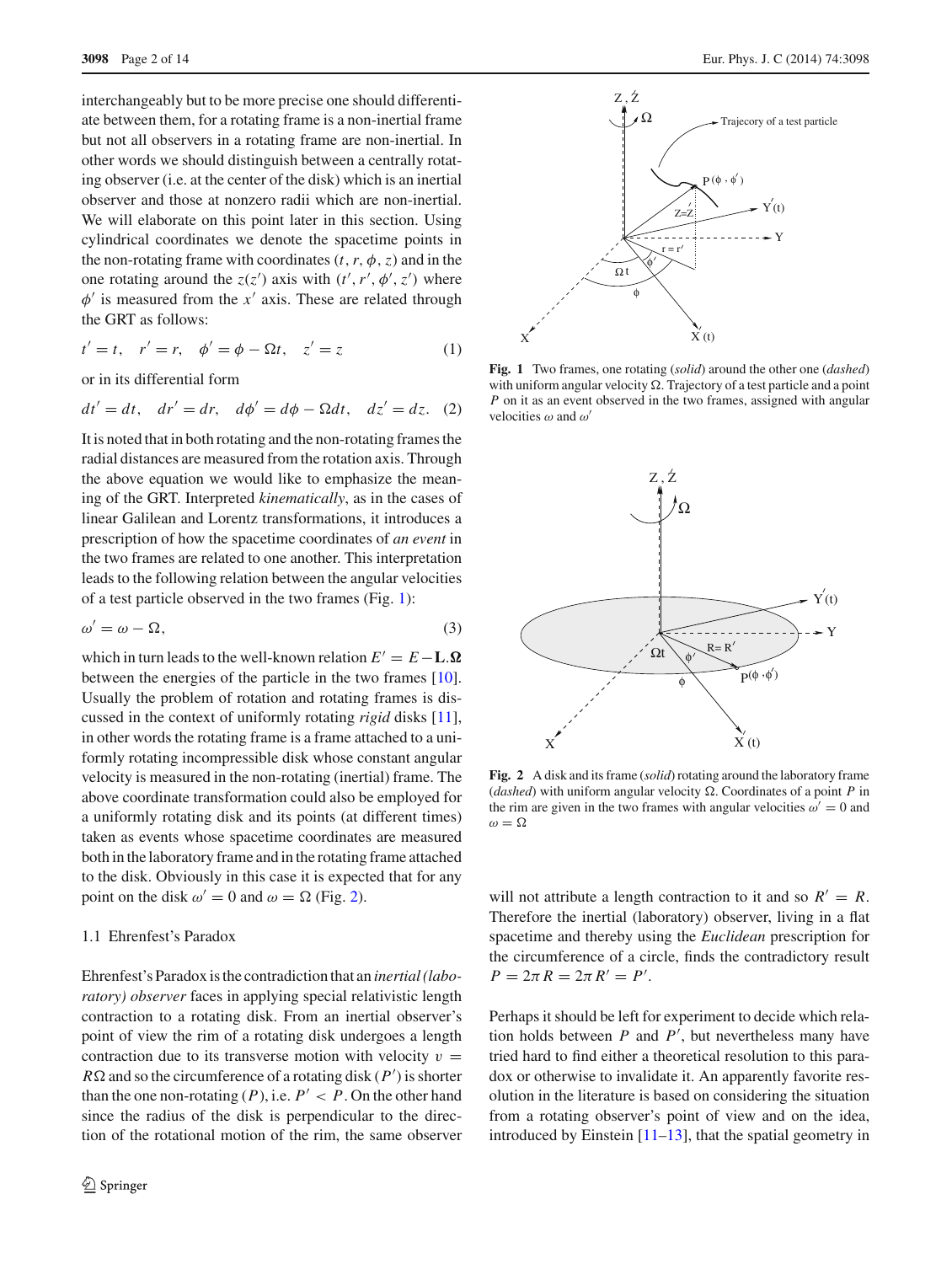such a frame is *non-Euclidean*. [2](#page-2-0) But, as we will show below, that does not seem to be leading to any kind of resolution of the paradox but to a somewhat similar paradox from the rotating frame's point of view.

As pointed out earlier, in the case of a rotating disk one should distinguish between the observer at the center of the disk (called the *centrally rotating observer/frame*) whose spatial coordinates, measured in the non-rotating (laboratory) frame, are fixed and those at different nonzero radii which are non-inertial due to the centrifugal force felt by them and called *orbiting observers/frames*. Einstein calls them *eccentric observers* "relative to whom a gravitational field prevails" [\[11](#page-13-11)]. In other words these observers, by the equivalence principle, find themselves and anything fixed with respect to the disk in a gravitational field. Later, elaborating on this matter, it will be shown that rotating observers at nonzero radii are of central importance in our discussion of RRTs but for the purpose of Ehrenfest's Paradox we only deal with the rotating observer/frame at the center of the disk. From a rotating observer's point of view the above-mentioned non-Euclidean character of the disk geometry could be obtained from considering the metric of flat spacetime in the rotating frame, as it is the spatial geometry (metric), defined through spacetime metric, which accounts for spatial distances including that of the disk circumference. Using the differential GRT [\(2\)](#page-1-2), the flat spacetime metric in the non-rotating frame

<span id="page-2-3"></span>
$$
ds^2 = c^2 dt^2 - dr^2 - r^2 d\phi^2 - dz^2
$$
 (4)

transforms into  $[15,16]$  $[15,16]$  $[15,16]$ 

<span id="page-2-1"></span>
$$
ds^{2} = (c^{2} - \Omega^{2} r^{2})dt^{2} - 2\Omega r^{2}dt d\phi' - dr^{2} - r^{2}d\phi'^{2} - dz^{2}
$$
\n(5)

in the rotating frame. It is seen that this metric is applicable for radii less than  $c/\Omega$ , corresponding to the so-called *light cylinder*, beyond which  $g_{00}$  becomes negative (with the corresponding points having velocities greater than *c*) and hence from the physical point of view is not of interest [\[15](#page-13-13)[,16](#page-13-14)].

The famous result, based on special relativistic arguments made by Einstein, that a rotating clock at nonzero radius  $r = R$  runs slower than that sitting at the center of the disk (or very close to it)  $[11, 12]$  $[11, 12]$  is clearly encoded in the above metric, from which we have  $d\tau = \sqrt{1 - \frac{\Omega^2 R^2}{c^2}} dt$  where *dt* is the world time recorded by the inertial/laboratory clocks as well as the one at the center of the disk. The above spacetime metric plays the same role for a centrally rotating observer as the *Rindler spacetime* metric

<span id="page-2-5"></span>
$$
ds^{2} = \eta_{ab}dx^{a}dx^{b} = (1 + a\bar{x}^{1})^{2}(d\bar{x}^{0})^{2}
$$

$$
-(d\bar{x}^{1})^{2} - (d\bar{x}^{2})^{2} - (d\bar{x}^{3})^{2}
$$
(6)

with

$$
x^{0} = (a^{-1} + \bar{x}^{1}) \sinh(a\bar{x}^{0}); \t x^{2} = \bar{x}^{2}
$$
  
\n
$$
x^{1} = (a^{-1} + \bar{x}^{1}) \cosh(a\bar{x}^{0}); \t x^{3} = \bar{x}^{3}
$$
\n(7)

plays for a uniformly accelerating observer with 3-acceleration  $\mathbf{a} = (a, 0, 0)$ . In other words the Rindler metric in the limit  $\bar{x}$ <sup>1</sup>  $\ll$  1 (i.e. for points infinitesimally close to the world line of the observer) is equivalent to the Fermi metric [\[17\]](#page-13-17), at first order (i.e.  $\mathcal{O}(\bar{x}^l)$ ), in the absence of rotation (i.e.  $\Omega = 0$ ), while [\(5\)](#page-2-1) in the limit  $r \ll 1$  (i.e. infinitesimally close to the centrally rotating observer) is equivalent to the Fermi metric, at the same order, in the absence of linear acceleration (i.e.  $a = 0$  [\[9\]](#page-13-8). It should be noted that the spacetime in a rotating observer's frame [\(5\)](#page-2-1), like Rindler spacetime, is the flat spacetime in a coordinate system which is not maximally extended due to the existence of a light cylinder in the former and the horizon in the latter. On the other hand, unlike Rindler spacetime, it is a stationary spacetime (reflected in the presence of its cross term  $dt d\phi$ ) and so one needs to employ a spacetime decomposition formalism to define spatial distances and time intervals, and on their basis to prescribe suitable measurement procedures. In what follows we will employ the  $1 + 3$ or *threading* formulation of a spacetime decomposition [\[15\]](#page-13-13) which is essentially based on sending and receiving light signals between nearby observers (refer to the appendix for a brief introduction). Although we are not going to discuss the spacetime measurement procedure here, the employment of the  $1+3$  formulation makes it clear that, in principle, we are using light signals to measure the relevant physical quantities, namely spatial distance and time intervals. Based on a  $1 + 3$  formulation, the spatial line element for the metric  $(5)$ is given by [\[15](#page-13-13)]

<span id="page-2-2"></span>
$$
dl^{2} = dr^{2} + dz^{2} + \frac{r^{2} d\phi'^{2}}{1 - \frac{\Omega^{2} r^{2}}{c^{2}}}.
$$
\n(8)

Now for a circle of radius  $r = r' = R$  in the  $z = constant$ plane the circumference is given by

<span id="page-2-4"></span>
$$
P' = \int_0^{2\pi} dl = \frac{2\pi R}{\sqrt{1 - \Omega^2 R^2/c^2}} = \frac{P}{\sqrt{1 - \Omega^2 R^2/c^2}},\quad (9)
$$

so that  $P' > P$  with *P* the circumference of a non-rotating disk. Therefore from the rotating observer's point of view *P* and  $P'$  are also not equal, but the relation between the two quantities is just the opposite of that found by the inertial (laboratory) observer based on Lorentz contraction.

The interpretation of the above results goes as follows: Although the transformed spacetime is the flat spacetime in

<span id="page-2-0"></span><sup>2</sup> Actually it seems that Theodor Kaluza should be credited with the first assignment of non-Euclidean geometry to a rotating disk [\[14](#page-13-16)], though he has not provided any mathematical details to support his idea.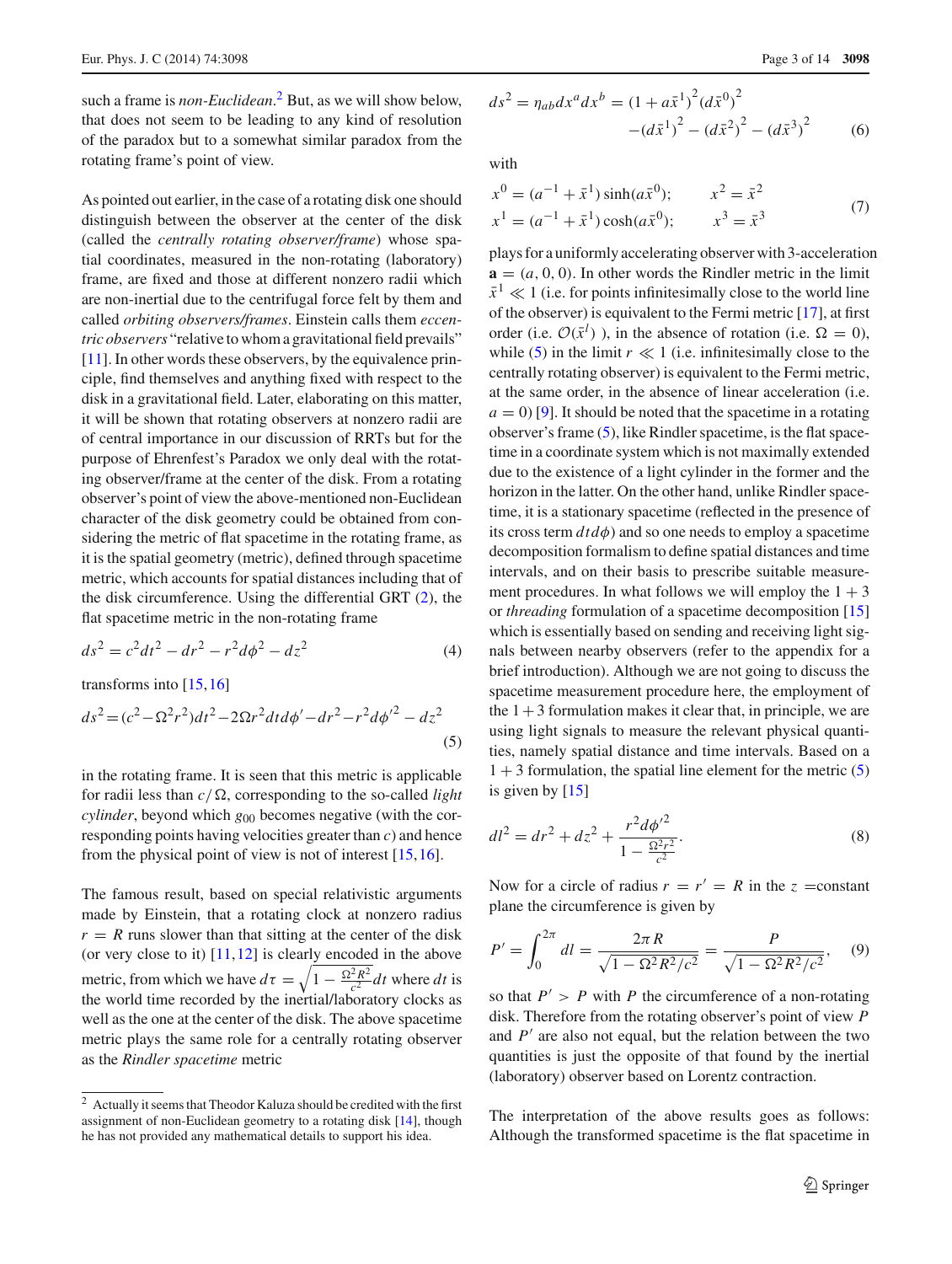disguise, its spatial geometry now has nonzero Gaussian curvature, leading to the fact that the ratio of the circumference of a circle to its radius is larger than  $2\pi$ . We are not going to follow this disagreement on the relation between *P* and *P* from the two observers' points of view nor discuss further the content of Ehrefest's Paradox. But there remains a legitimate question that one might ask and that is: Are we allowed to use the GRT  $(1)$  in all the above considerations? Specially we note that the metric in the rotating frame can be employed out to a specific radius, given by  $c/\Omega$ , which decreases as we increase the angular velocity. A negative answer to this question has led to the introduction of RRTs.

## 1.2 Relativistic rotational transformations

Our experience with Lorentz transformations intuitively leads to the expectation that GRT is an approximation valid for points near the axis of rotation having small linear (tangential) velocities. Hence for eccentric observers at large radii and/or with high angular velocities one needs to replace the GRT with a relativistic (Lorentz-type) rotational transformation to account for linear (tangential) velocities comparable to *c*. Obviously if one could devise a proper RRT, it might be expected that either the transformation (based on its kinematical interpretation) or the spatial line element of the transformed flat spacetime metric leads to a contracted/dilated circumference for a rotating disk or any other circle of a given radius.

A comparison between the usual Lorentz transformation (LT), and GRT is useful at this point. In the case of LT the length contraction is built into the transformation itself and, since the flat spacetime line element is form invariant under the transformation, the length contraction is not expected to be tractable in the form of the corresponding spatial metric. On the other hand in the case of GRT as we noticed, the transformation [\(1\)](#page-1-3) is devoid of any length contraction or dilation, while the transformed spatial metric [\(8\)](#page-2-2) leads to the length dilation. An interesting RRT was introduced by Philip Franklin, a Princeton mathematician, in 1922 [\[18](#page-13-18)] and some [3](#page-3-0)0 years later by Trocheris  $[19]$  and Takeno  $[20]$  $[20]$ .<sup>3</sup> The Franklin transformation is not the only non-classical rotational transformation and there are a few other proposals such as those introduced in [\[21](#page-13-21)[–25\]](#page-13-22). RRTs could be classified into two general categories: I—those which employ the same linear velocity distribution as in GRT [\[22](#page-13-23)[,23](#page-13-24)[,25](#page-13-22)] and II—those which introduce a nonlinear velocity distribution in their construction [\[18,](#page-13-18)[21](#page-13-21)[,24](#page-13-25)]. In the former cases the construction of the RRT is based, in one way or another, on the application of

an instantaneous Lorentz transformation. For example Post uses the GRT but with a time dilation applying a  $\gamma$ -factor with a linear velocity distribution [\[22](#page-13-23)], while Strauss modifies the Franklin transformation by replacing its nonlinear velocity distribution by a linear one [\[23\]](#page-13-24). In [\[25\]](#page-13-22) the authors introduce an RRT between inertial and non-inertial frames rotating at nonzero radii on circular orbits. Their transformation does not reduce to GRT when the orbit radius is set equal to zero. As an example of the second category, in [\[21](#page-13-21)], Hill introduces an RRT with a nonlinear velocity distribution in terms of Bessel functions, which reduces to the classical linear distribution near the rotation axis and approaches the upper limit of light velocity at infinity.

In the present article we will discuss the Franklin transformation and its characteristics including its advantages over the classical transformation and also its drawbacks specially with respect to the corresponding spacetime metric and show how a simple modified version of the transformation could lead to the resolution of some of these drawbacks. Obviously the main criterion for the preference of any non-classical rotational transformation over the classical one (i.e. GRT) should be the verification of its experimental consequences. For the sake of completeness we will give a brief derivation of Franklin transformation in the next section.

# **2 Franklin transformation**

Taking two coordinate frames,  $S$  and  $S'$ , with  $S'$  uniformly rotating about *S*, Franklin requires the following plausible conditions and properties to be valid on the relation between the two frames [\[18](#page-13-18)]:

- 1. The velocity of a fixed point in S' with respect to the point in *S* with which it momentarily coincides is independent of the time, and is the same for all points at a given distance from the axis of rotation.
- 2. For the two concentric circles  $r' = r =$  Constant, the equations of the transformation are similar to those for a Lorentz boost (say along the x-direction) with *r*φ the arclength replacing the linear distance (say x). These two properties lead to the following transformation law:

<span id="page-3-1"></span>
$$
t' = \gamma(r) \left( t - v(r)r\phi/c^2 \right); \quad r' = r
$$
  

$$
r'\phi' = \gamma(r) (r\phi - v(r)t); \quad z' = z,
$$
 (10)

in which  $\gamma = \frac{1}{\sqrt{1 - v(r)^2/c^2}}$  is the Lorentz-type factor with velocity  $v(r)$  to be determined through the last property which is as follows.

3. The velocity of a point at the distance  $r' + \Delta r'$  from the axis with respect to a point at the distance  $r'$  from the

<span id="page-3-0"></span> $\frac{3}{3}$  In some literature this transformation is called the Trocheris–Takeno transformation, but due to Franklin's precedence by almost 30 years and also to highlight his largely overlooked work, we will call it the *Franklin transformation*.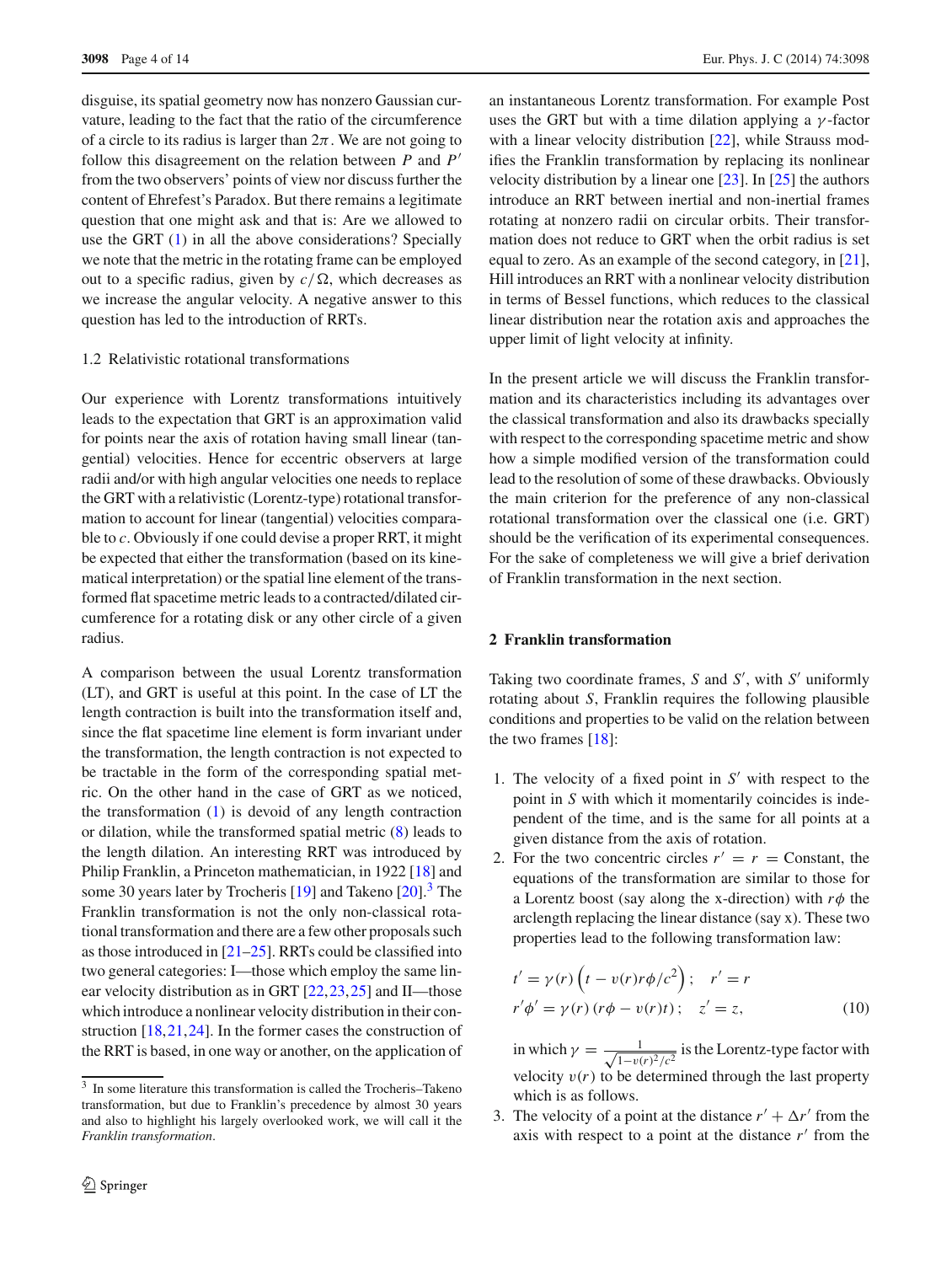axis (both in the system S') is given by  $\Omega \Delta r'$ . In other words two different points at two different radii with two different rotational velocities are taken as the analogs of two inertial frames moving uniformly with respect to one another.

In effect, the last property is a prescription for the velocity composition law, out of which the nontrivial form of the *rotational* velocity is obtained. For two points *B* and *C* at radii  $r_B = r$  and  $r_C = r + \Delta r$  with velocities  $v(r)$  and  $v(r + \Delta r)$  (with respect to the point *A* at the center of the disk), respectively, the composition law reads

$$
v_{BC} = \frac{v_{AC} - v_{AB}}{1 - \frac{v_{AC}v_{AB}}{c^2}} \Rightarrow \Omega \Delta r = \frac{v(r + \Delta r) - v(r)}{1 - \frac{v(r + \Delta r)v(r)}{c^2}}.
$$
 (11)

In the limit  $\Delta r \rightarrow 0$  this leads to the velocity relation

<span id="page-4-0"></span>
$$
v(r) = c \tanh(\Omega r/c). \tag{12}
$$

Substituting  $(12)$  in  $(10)$ , the explicit form of the Franklin transformation (FT) is given by

$$
t' = \cosh(\Omega r/c)t - \frac{r}{c}\sinh(\Omega r/c)\phi; \quad r' = r
$$
  

$$
\phi' = \cosh(\Omega r/c)\phi - \frac{c}{r}\sinh(\Omega r/c)t; \quad z' = z.
$$
 (13)

For points close to the rotation axis i.e. when  $\frac{\Omega r}{c} \ll 1^4$  this transformation reduces to the classical Galilean transformation by neglecting terms of order  $\frac{\Omega^2 r^2}{c^2}$  and higher. These transformations form a group and the inverse transformation is given by changing  $\Omega$  to  $-\Omega$ . One of the advantages of this transformation over the old Galilean one is in the definition of the velocity given in  $(12)$ , which approaches  $c$  at  $r \to \infty$  (i.e. the light cylinder is not at a finite distance but is sent to infinity) and reduces to the Newtonian value  $v = \Omega r$ for points near the axis. A formal comparison with a pure Lorentz transformation as a hyperbolic rotation reveals that it is the linear velocity  $v = \Omega r$  in [\(12\)](#page-4-0) which now plays the role of some kind of *rapidity*.

Another obvious difference between the Franklin transformation and the Lorentz transformation, when FT is rewritten in the following form:

<span id="page-4-3"></span>
$$
ct' = \frac{1}{\sqrt{1 - \frac{v(r)^2}{c^2}}} \left( ct - \frac{v(r)}{c} r \phi \right); \quad r' = r
$$
  

$$
r\phi' = \frac{1}{\sqrt{1 - \frac{v(r)^2}{c^2}}} \left( r\phi - \frac{v(r)}{c} ct \right); \quad z' = z,
$$
 (14)

is the fact that velocity entering the definition of FT unlike LT is not a constant but an *r*-dependent quantity. This will lead to undesirable results in the case of FT when we consider the transformed spacetime metric (i.e. in the rotating frame) and the corresponding spatial distances and time intervals. It will be shown that neither will reduce to their expected expressions at small rotational velocities (i.e. when  $\frac{\Omega r}{c} \ll 1$ ). But before discussing these issues, it seems appropriate to discuss the interpretation of FT as compared to those of GRT and LT.

## 2.1 Interpretation of FT

<span id="page-4-2"></span>An important issue about the Franklin transformation, which seems to be taken for granted in most of the previous studies, is its interpretation as the transformation of the spacetime coordinates of an *event* between two frames; a nonrotating (inertial) frame and another one rotating uniformly about their common axis. This is the same usual interpretation attributed to the GRT as illustrated in Fig. [1.](#page-1-0) But the characteristics of FT would prevent one to easily interpret this transformation as a kinematical one. The main characteristic acting so is the radial dependence of the velocity entering the transformation. This velocity distribution is attributed to the rigid arms of the rotating frame (or disk points if the frame is attached to a uniformly rotating rigid disk) and so, taking into account the fact that in FT the non-rotating and rotating frames share the rotation axis, the transformation of the arclengths in FT (which is given in terms of this velocity) is only valid for disk points. By the above reasoning, it seems more reasonable to look at FT as a transformation specially tailored for the problem of a rotating disk in which events are nothing but different points of a rotating disk at different times. In other words one should be cautious in interpreting FT as a kinematical transformation relating coordinates of an event in a rotating frame to that of an inertial nonrotating one. For example, based on a kinematical interpretation of FT, for events on the rotation axis i.e. for  $r = r' = 0$ (where the cylindrical coordinate system is degenerate and  $v(0) = 0$ , FT reduces *exactly* to GRT and this has no clear interpretation. If FT is going to be elevated to a kinematical transformation one needs to modify and reinterpret it.

# **3 Spacetime Metric and Spatial Geometry in the Rotating Frame through a Franklin transformation**

Using the inverse of the Franklin transformation in its differential form,

 $cdt = \cosh(\Omega r/c)cdt' + r\sinh(\Omega r/c)d\phi' + A_1dr; \quad dr = dr'$  $r d\phi = \cosh(\Omega r/c) r d\phi' + \sinh(\Omega r/c) c dt' + A_2 dr; \quad dz = dz'$ 

<span id="page-4-1"></span> $4$  It should be noted that  $\Omega$  is taken as a constant and such that the integrity of the rotating disk is retained.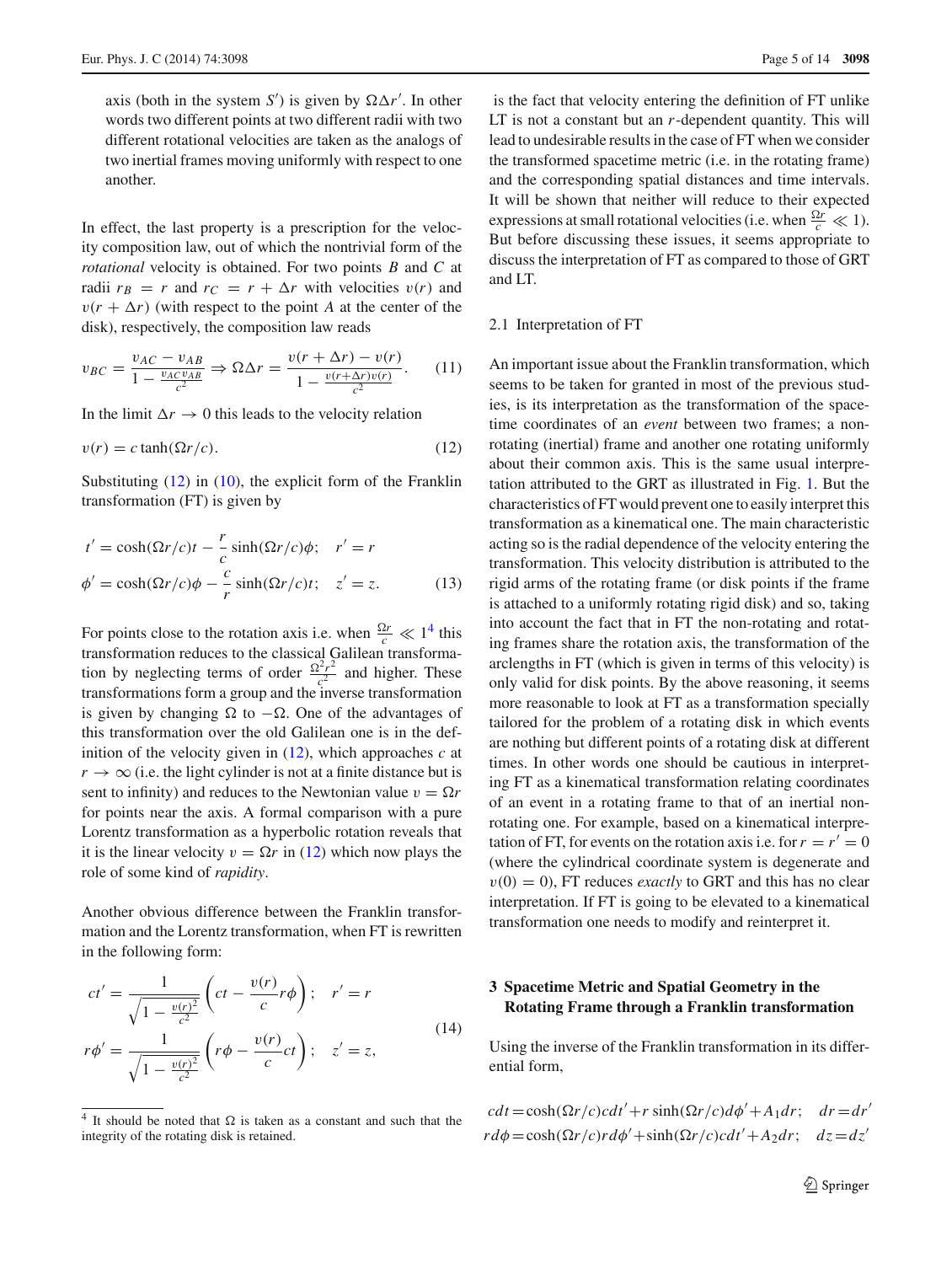$$
A_1 = \sinh(\Omega r/c)(\phi' + \Omega t') + \cosh(\Omega r/c) \left(\frac{\Omega r}{c}\phi'\right)
$$
  

$$
A_2 = \sinh(\Omega r/c) \left(\frac{\Omega r}{c}\phi' - ct'/r\right) + \cosh(\Omega r/c)(\Omega t'),
$$
  
(15)

and substituting in [\(4\)](#page-2-3) the spacetime metric in the rotating frame is given by

$$
ds^{2} = c^{2}dt'^{2} - (1 - A_{1}^{2} + A_{2}^{2})dr^{2} - r^{2}d\phi'^{2} - dz^{2} + 2c(A_{1}\cosh(\Omega r/c) - A_{2}\sinh(\Omega r/c)) drdt' + 2(A_{1}\sinh(\Omega r/c) - A_{2}\cosh(\Omega r/c)) r dr d\phi'. \quad (16)
$$

Unlike the cross term in [\(5\)](#page-2-1), which is the typical  $dt' d\phi'$  term representing the rotational character of the metric, the cross terms in the above metric include  $drdt'$  and  $drd\phi'$  terms and that is why the reduction of this metric form to [\(5\)](#page-2-1) for  $\Omega r/c \ll 1$  is not expected. Also it should be noted that due to the explicit appearance of  $\phi'$  and  $t'$  in [\(16\)](#page-5-0) both the *temporal* and the *angular* isometries present in [\(5\)](#page-2-1) are now lost.

#### 3.1 Spatial distances and time intervals

From the above result on the spacetime metric it is obviously not expected that the spatial geometry corresponding to [\(16\)](#page-5-0) is reducible to the one given by [\(8\)](#page-2-2) in the limit  $\Omega r/c \ll 1$ . Indeed using the  $1 + 3$  decomposition [Eq. [\(A2\)](#page-11-0)] the spatial metric corresponding to  $(15)$  is given by

<span id="page-5-4"></span>
$$
dl^{2} = \{1 - A_{1}^{2} + A_{2}^{2} + 4c^{2}[A_{1}\cosh(\Omega r/c) - A_{2}\sinh(\Omega r/c)]^{2}\}dr^{2} +
$$
  
-2[A\_{1}\sinh(\Omega r/c) - A\_{2}\cosh(\Omega r/c)]r dr d\phi' + dz^{2} + r^{2}d\phi'^{2}, (17)

through which the circumference of a disk with radius  $r = R$ in the  $z = constant$  plane is given by the Euclidean value  $2\pi R$  compared to the non-Euclidean value [\(9\)](#page-2-4) obtained through the Galilean transformed spatial metric [\(8\)](#page-2-2). It should be noted that despite the above fact the Gaussian curvature of the spatial metric is not zero indicating the non-Euclidean nature of the spatial metric [\[18](#page-13-18)]. It should also be noted from [\(16\)](#page-5-0) that the proper time interval in the rotating frame, for a clock fixed at  $r = R$ , is given by

<span id="page-5-5"></span>
$$
d\tau' = dt' = \cosh^{-1}(\Omega R/c)dt
$$
 (18)

where use is made of [\(15\)](#page-5-1). In the limit  $\frac{\Omega R}{c} \ll 1$  the above relation reduces to that obtained from the Galilean transformed metric for rotating clocks at nonzero radii i.e.  $d\tau' = \sqrt{1 - \frac{\Omega^2 R^2}{c^2}} dt$ . On the other hand, as we discussed earlier, one could relate spatial distances and time intervals not only through the metric obtained from the Franklin transformation but also through the coordinate transformations themselves according to their kinematical interpretation. Obviously using the formal analogy between FT and LT one can obtain a relation between spatial distances (arclengths) and time intervals in the two coordinate systems as follows:

<span id="page-5-2"></span><span id="page-5-1"></span>
$$
\Delta t = \frac{1}{\sqrt{1 - \frac{v^2}{c^2}}} \Delta t',\tag{19}
$$

<span id="page-5-3"></span>
$$
\Delta l = R \Delta \phi = \sqrt{1 - \frac{v^2}{c^2}} R \Delta \phi' = \sqrt{1 - \frac{v^2}{c^2}} \Delta l', \qquad (20)
$$

<span id="page-5-0"></span>where in [\(19\)](#page-5-2) we employed  $\Delta \phi' = 0$  (see Fig. [2\)](#page-1-1) and in [\(20\)](#page-5-3) we used the simultaneous measurements ( $\Delta t = 0$ ) of both ends of the corresponding arclength. The above equations correspond to the time dilation and length contraction of clocks and rulers at rest in the rotating observer's frame S', respectively. With  $v = c \tanh(\frac{\Omega R}{c})$  at radius  $r = R$ , the above results are consistent with what one expects from applying a special relativistic length contraction (based on LT) to a rotating disk for  $\frac{\Omega R}{c} \ll 1$ . It seems that once again we are faced with Ehrenfest's Paradox, in the sense that using the spatial geometry given by Eq.  $(17)$  implies that the circumference of a rotating disk is the same as the circumference of the non-rotating disk, whereas, employing the Franklin transformation, the circumference of a rotating disk is found to be shorter than the one non-rotating.

# 3.2 Angular velocity of a test particle/disk point in the two frames related by FT

Using the differential Franklin transformation [\(15\)](#page-5-1) to calculate the rotational frequency in the inertial observer's frame we find

$$
\omega = \frac{d\phi}{dt} = \frac{\cosh(\Omega r/c)d\phi' + \frac{cdt'}{r}\sinh(\Omega r/c) + \frac{A_2}{r}dr'}{\cosh(\Omega r/c)dt' + \frac{r}{c}\sinh(\Omega r/c)d\phi' + \frac{A_1}{c}dr'}
$$
\n(21)

from which for the frequency in the rotating frame we have

$$
\omega' = \frac{d\phi'}{dt'} = \frac{\omega \cosh(\Omega r/c) - \frac{c}{r} \sinh(\Omega r/c) + \frac{dr}{dt'} (\frac{A_1}{c} \omega - \frac{A_2}{r})}{\cosh(\Omega r/c) - \omega_c^r \sinh(\Omega r/c)}.
$$
\n(22)

In the limit where  $(\Omega r/c) \ll 1$ , the above expression reduces to the classical relation [\(3\)](#page-1-4)

$$
\omega' \approx \omega - \Omega. \tag{23}
$$

# **4 Modified Franklin transformation: its interpretation and the spacetime metric in the rotating frame**

As is obvious from its derivation, the Franklin transformation was obtained in close analogy with the usual Lorentz transformation for inertial frames moving with *constant velocities*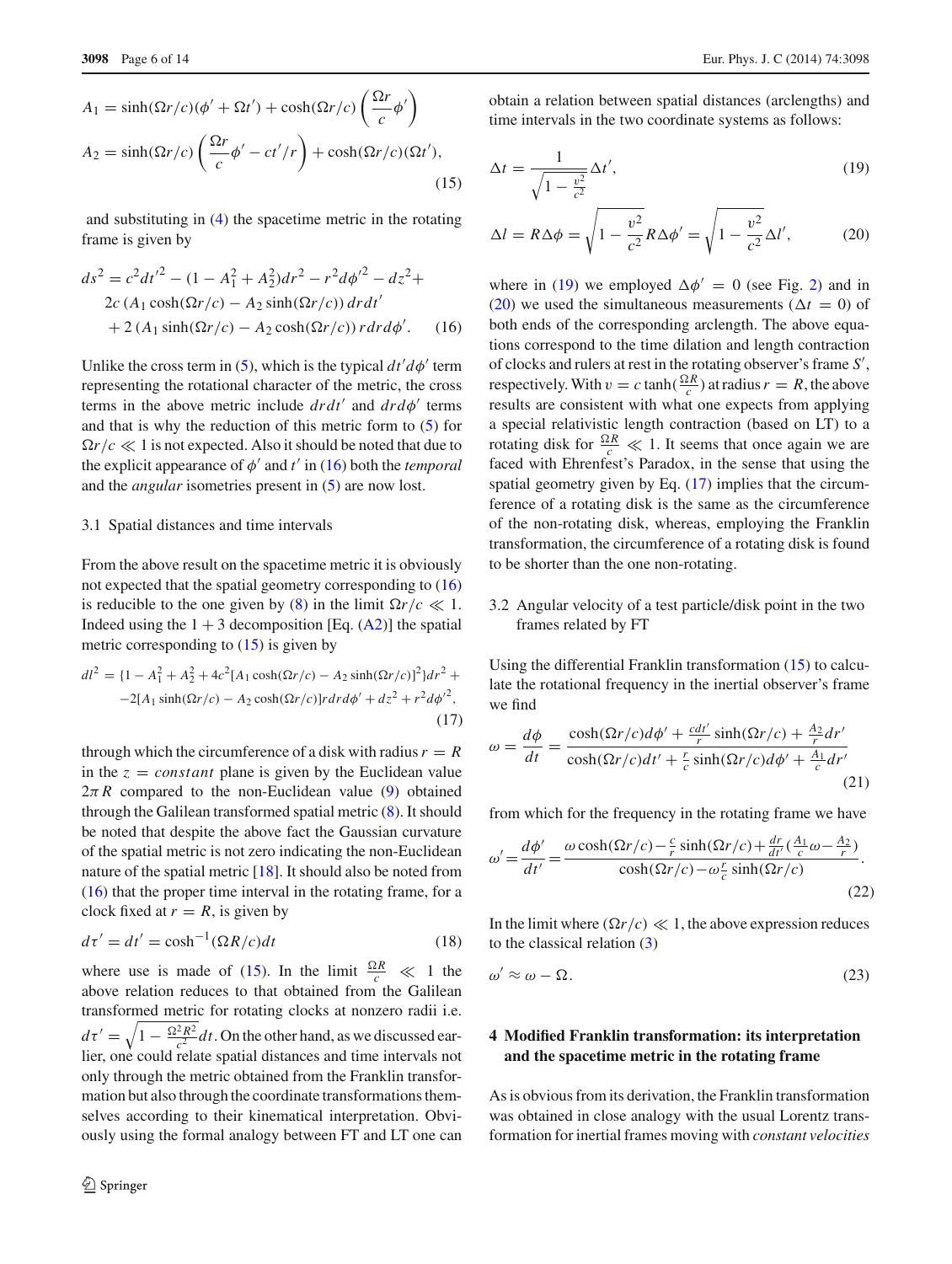relative to one another. Our starting point for the modification of the Franklin transformation is its main formal difference from the Lorentz transformation which is the dependence of relative velocity on the radial coordinate (i.e.  $v \equiv v(r)$ ) in  $(12)$ ). It is clear from Franklin's derivation of  $(12)$  that this coordinate-dependent velocity is a direct consequence of applying the relativistic composition law to high rotational velocities. Indeed the nonlinear velocity relation [\(12\)](#page-4-0) could also be obtained by the requirement that for any two infinitesimally close points (separated by a radial distance *dr*) on a uniformly rotating rigid rod (divided into *n* infinitesimal segments), the difference in their linear velocities is given by  $\Omega dr$  [\[26](#page-13-26)]. Then using the relativistic composition law iteratively to find the velocity at a finite distance along the rod, in the limit  $n \to \infty$ , one ends up with the velocity distribution [\(12\)](#page-4-0). Since the kinematical transformation is supposed to give the relation between coordinates assigned to events by two observers, an inertial non-rotating one (laboratory observer/frame) and a non-inertial rotating observer at a given radius *R*, going back to the transformation law (by formal analogy with LT), it is the observer velocity at that radius (i.e.  $v = c \tanh(R\Omega/c)$ ) which should enter the transformation law. Indeed it has already been pointed out in some literature [\[27,](#page-13-27)[28\]](#page-13-28), without further clarification, that a Franklin transformation leads to inconsistencies if one neglects the fact that it is determined at  $r = constant$  as well as at  $z = constant$ . We have mentioned some of these inconsistencies in the previous sections, and so by the above argument we introduce the following modified Franklin transformation (MFT):

$$
t' = \cosh(\Omega R/c)t - \frac{R}{c}\sinh(\Omega R/c)\phi; \quad r' = r
$$
  

$$
\phi' = \cosh(\Omega R/c)\phi - \frac{c}{R}\sinh(\Omega R/c)t; \quad z' = z.
$$
 (24)

This could be obtained by changing the second and third steps in the derivation of the Franklin transformation by assigning observers to the disk points at a given radius  $r = R$ , for which the velocity with respect to the inertial observers, using the third step, is found to be  $v = c \tanh(R\Omega/c)$ . In terms of this velocity the MFT could be written as follows:

<span id="page-6-3"></span>
$$
ct' = \frac{1}{\sqrt{1 - \frac{v^2}{c^2}}} \left( ct - \frac{v}{c} R \phi \right); \quad r' = r
$$
  
\n
$$
R\phi' = \frac{1}{\sqrt{1 - \frac{v^2}{c^2}}} \left( R\phi - \frac{v}{c} ct \right); \quad z' = z.
$$
\n(25)

This is indeed a simple, physical modification with profound consequences. To see its effects, first of all we find the equivalent metric by finding the inverse differential transformation, which is

$$
dt = \cosh(\Omega R/c)dt' + \frac{R}{c}\sinh(\Omega R/c)d\phi'; \quad dr = dr'
$$
  

$$
d\phi = \cosh(\Omega R/c)d\phi' + \frac{c}{R}\sinh(\Omega R/c)dt'; \quad dz = dz',
$$
 (26)

<span id="page-6-1"></span>and substituting them in the inertial frame's flat spacetime metric [\(4\)](#page-2-3) upon which we end up with (taking  $\beta = \frac{R\Omega}{c}$ )

$$
ds^{2} = c^{2} \cosh^{2} \beta \left( 1 - \frac{r^{2}}{R^{2}} \tanh^{2} \beta \right) dt'^{2} - dr^{2}
$$

$$
-r^{2} \cosh^{2} \beta \left( 1 - \frac{R^{2}}{r^{2}} \tanh^{2} \beta \right) d\phi'^{2}
$$

$$
+ 2cR \sinh \beta \cosh \beta \left( 1 - \frac{r^{2}}{R^{2}} \right) dt' d\phi' - dz^{2}. \quad (27)
$$

<span id="page-6-2"></span><span id="page-6-0"></span>Note that now there is a radial coordinate *r* as well as a constant radius *R* which specifies a class of observers fixed at that radius. This will allow a kinematical interpretation of the above MFT. In other words no matter what the constant radius in [\(24\)](#page-6-0), this transformation gives a prescription of how the temporal (*t and t'*) and angular ( $\phi$  *and*  $\phi'$ ) coordinates of an event in the two frames are related. Indeed, it is now that one could justify the division of the originally introduced transformation of  $\alpha$ rclengths ( $r' \phi'$  &  $r \phi$  for an event at radial coordinate  $r = r'$ ) by the common radial coordinate leading to the transformation of *angular coordinates*  $\phi$  and  $\phi'$ . In other words the angular coordinates are defined using the arclengths at the radial position  $r = r' = R$  of the eccentric observer. It should be noted that spatial coordinate measurements by the inertial as well as the eccentric (non-inertial) observers are made from the axis of rotation as a *preferred direction* and the eccentric observers carry their own clocks but use the triad axes of the centrally rotating observer to designate spatial coordinates to events. The presence of *R* as a constant in the transformed flat spacetime as given by [\(26\)](#page-6-1) may look strange but obviously it is no stranger than the appearance of  $\Omega$  in [\(1\)](#page-1-3) or in [\(13\)](#page-4-2). Both  $\Omega$  and *R* are transformation parameters, one  $(\Omega)$  from an inertial observer's frame to a centrally rotating frame and the other  $(R)$  from the centrally rotating observer's frame to a set of equivalent rotating observers at radius *R* (non-inertial observers). Indeed they are now combined to form the new transformation parameter, which is the velocity  $v = c \tanh(R\Omega/c)$  (or  $R\Omega$  for that matter). Also compared to the case of the Rindler metric, in which the observer's acceleration enters the spacetime metric [\(6\)](#page-2-5), the appearance of the parameter *R* which determines an eccentric observer's velocity and acceleration is expected on the same grounds. Further it should not be forgotten that the *spacetime* in the rotating coordinates is always flat, for a coordinate transformation never changes the nature of a spacetime whether it is the old Galilean transformation [\(5\)](#page-2-1) or FT (both having the parameter  $\Omega$ ) or MFT (with param-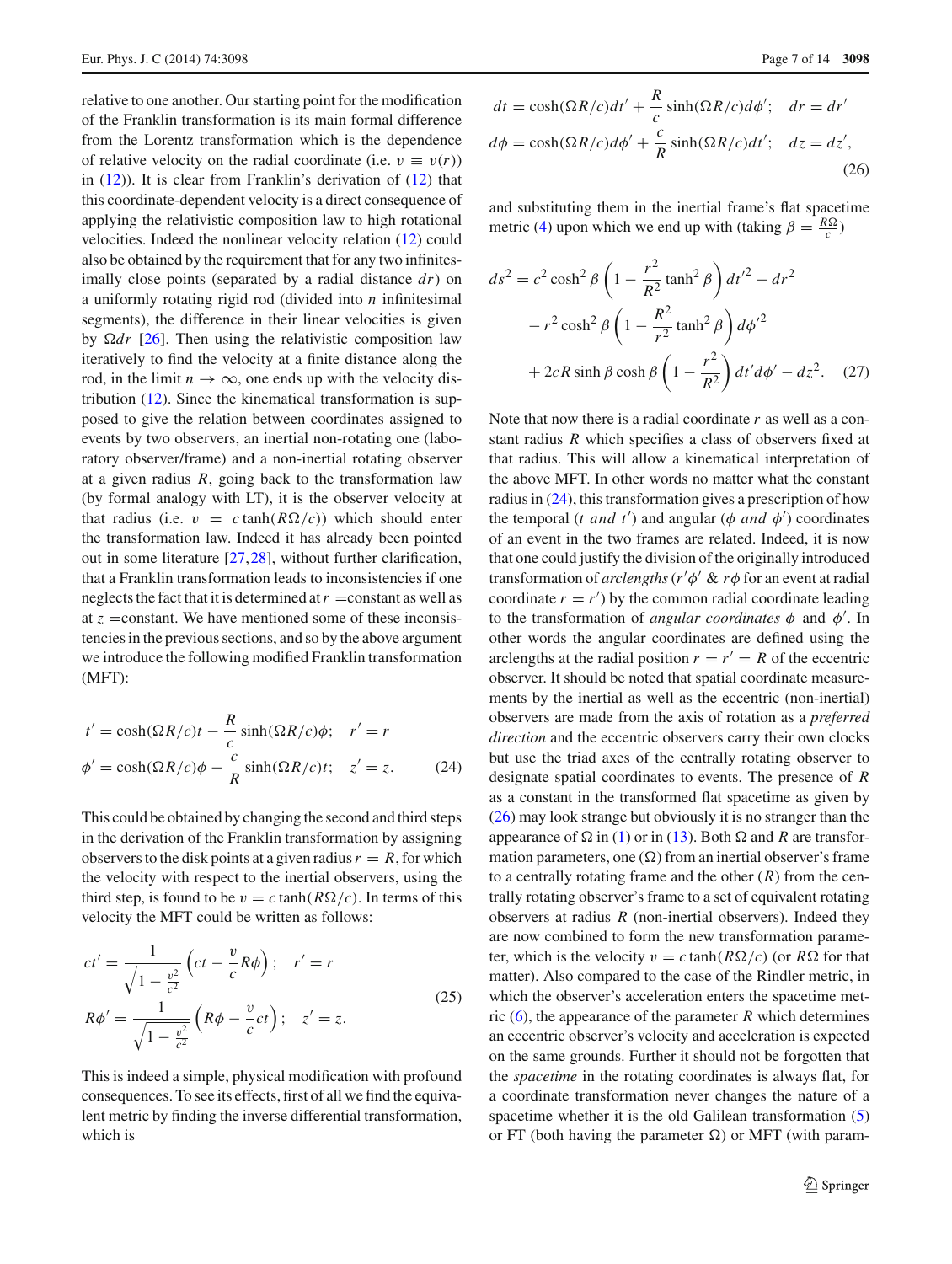eter  $R\Omega$ ), and it is only the *spatial metric* in the rotating observer's frame which loses its Euclidean character. Obviously the metric  $(27)$  is of interest for radial distances

<span id="page-7-2"></span>
$$
r \leqslant \frac{\beta}{|\tanh \beta|} \left(\frac{c}{\Omega}\right),\tag{28}
$$

and in the classical Galilean limit where  $\beta \ll 1$  (i.e. close to the rotation axis) it reduces to

$$
ds^{2} = c^{2} \left( 1 - \frac{r^{2} \Omega^{2}}{c^{2}} \right) dt'^{2} - dr^{2} - r^{2} \left( 1 - \frac{R^{2}}{r^{2}} \beta^{2} \right) d\phi'^{2}
$$

$$
+ 2R^{2} \Omega \left( 1 - \frac{r^{2}}{R^{2}} \right) dt' d\phi' - dz^{2}, \qquad (29)
$$

which in turn reduces to the spacetime metric  $(5)$  under the extra condition that the radial coordinates of the events under consideration are larger than or equal to *R*. In other words, for observers close to the axis the range  $R \le r < \frac{c}{\Omega}$  replaces the range  $0 \le r < \frac{c}{\Omega}$ .<sup>[5](#page-7-0)</sup> So, unlike the Franklin transformation, not only the transformation itself, but also the metric in the rotating frame reduces to the Galilean one in the limit  $\beta \ll 1$ . It should be noted that for  $r = R$  in [\(27\)](#page-6-2), i.e. at the radial position of the eccentric observer, the metric reduces to that of a spatially Euclidean flat spacetime [\(5\)](#page-2-1) of an inertial observer, i.e. at  $r = R$  the form of the spacetime metric is invariant under MFT. This is a feature of [\(29\)](#page-7-1) which is somewhat shared with the Fermi metric of an accelerated, spinning observer in a flat or curved background. Recall the feature of the Fermi metric that on the observer's world line reduces to the Minkowski metric [\[17](#page-13-17)]. Now the reduction of MFT to exact GRT, by setting  $R = 0$  in [\(24\)](#page-6-0), while [\(27\)](#page-6-2) reduces to [\(5\)](#page-2-1), has a consistent interpretation (in contrast to setting  $r = 0$  in FT which was shown to lead to inconsistencies with respect to its kinematical interpretation); it corresponds to the centrally rotating observer who is at rest with respect to the non-rotating inertial (laboratory) observer, and so their observations are naturally related through GRT. So in our setting of the problem of rotation and rotating frames, we have drastically changed the scenario by introducing non-inertial observers fixed at nonzero radii on the disk and also introducing the MFT as the kinematical transformation between the coordinates assigned to events by these observers and the inertial ones.

In the next two subsections we find how the spatial and time intervals in the rotating and inertial frames are related through MFT. We also discuss the energy and angular velocity of a test particle (disk point) in the two frames. It should be noted that the eccentric observers use a local Cartesian coordinate system attached to a rigidly rotating disk at their position such

that its axes are always parallel to the axes of the Cartesian coordinate system used by the centrally rotating observer. In this way the radial coordinates assigned to events by all observers are measured from the rotation axis.

#### 4.1 Spatial line element and spatial distances

Using the  $1+3$  approach (Appendix A), the metric [\(27\)](#page-6-2) could be written in the following form:

<span id="page-7-1"></span>
$$
ds^{2} = c^{2} \cosh^{2} \beta \left(1 - \frac{r^{2}}{R^{2}} \tanh^{2} \beta\right) \left(dt' - A_{\alpha} dx'^{\alpha}\right)^{2} - dl^{2},
$$
\n(30)

in which the spatial line element is given by

$$
dl^{2} = dr^{2} + dz^{2} + \left(r^{2} \cosh^{2} \beta \left(1 - \frac{R^{2}}{r^{2}} \tanh^{2} \beta\right) + R^{2} \frac{\sinh^{2} \beta (1 - \frac{r^{2}}{R^{2}})^{2}}{(1 - \frac{r^{2}}{R^{2}} \tanh^{2} \beta)}\right) d\phi'^{2},
$$
\n(31)

and the gravitomagnetic potential is

$$
A_{\alpha} \equiv A_{\phi'} \delta_{\alpha}^{\phi'} = \left( 0, 0, -R \frac{\tanh \beta (1 - \frac{r^2}{R^2})}{(1 - \frac{r^2}{R^2} \tanh^2 \beta)} \right). \tag{32}
$$

Now one could find the circumference of a circle/disk of radius  $r$  in  $z = constant$  plane using the above line element as

$$
L_{MFT} = \int dl = \int_0^{2\pi} \left( r^2 \cosh^2 \beta (1 - \frac{R^2}{r^2} \tanh^2 \beta) + R^2 \frac{\sinh^2 \beta (1 - \frac{r^2}{R^2})^2}{(1 - \frac{r^2}{R^2} \tanh^2 \beta)} \right)^{1/2} d\phi'. \tag{33}
$$

It is an easy task to show that the above spatial line element  $(27)$  reduces to the classical spatial element  $(8)$  in the limit of  $\beta \ll 1$ . Also it is noted that for an observer fixed at nonzero radius *R*, a circle at that radius, i.e.  $r = R$ , has the Euclidean circumference  $2\pi R$  as expected from the form invariance of the metric  $(27)$  at that radius. On the other hand using the MFT [\(26\)](#page-6-1), one obtains the following relation between the differential arclengths (at radius  $R$ ) as measured by the rotating and inertial observers:

$$
Rd\phi = \cosh(\Omega R/c)Rd\phi'.\tag{34}
$$

In other words as in the case of FT, again we are faced with the Ehrenfest's paradox in the sense that an arclength of a rotating disk, measured by the inertial observer, is the same as that of the non-rotating disk if the spacetime metric is employed

<span id="page-7-0"></span><sup>&</sup>lt;sup>5</sup> Note that the condition  $\beta \ll 1$  is equivalent to  $R \ll \frac{c}{\Omega}$ , whereas the same condition employed in [\(28\)](#page-7-2) leads to  $r \leq \frac{c}{\Omega}$ .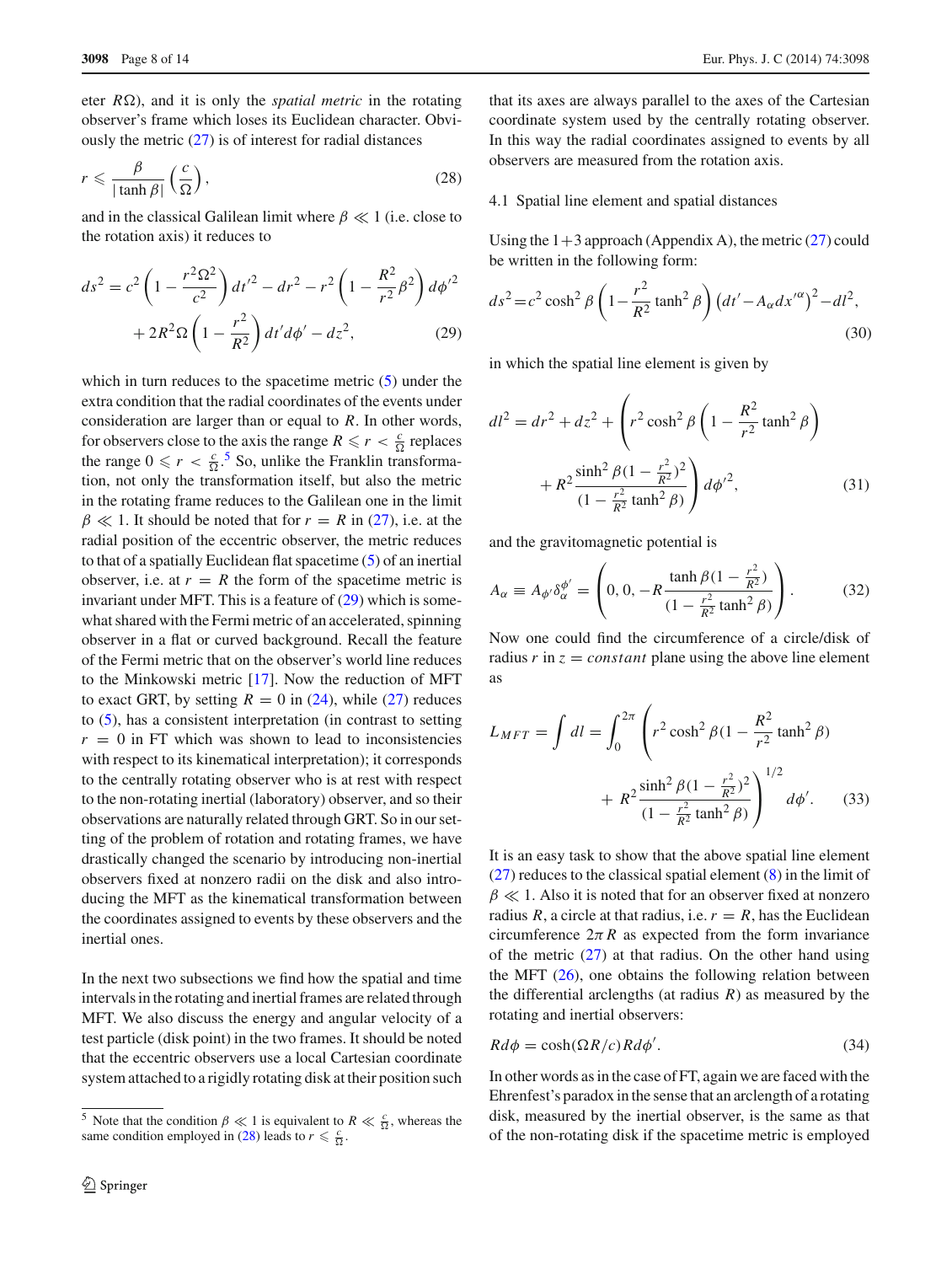but different if MFT is used. The *relation* between length measurements by the inertial and rotating observers, based on MFT and the hypothesis of locality [\[29](#page-13-29)], are discussed and compared in [\[30](#page-13-30)].

## 4.2 Time intervals and their relations

As in the case of FT one can obtain the relation between proper time intervals in the inertial observer's frame and that of a rotating one at a nonzero radius *R* using the MFT. Using the MFT or its corresponding metric  $(27)$  in the rotating frame, we find that the proper time intervals at the rest frame of the clock at  $r = R$  and that at the center of the disk  $r = 0$  (measured by an inertial observer) are related by

$$
d\tau_0 = \cosh\beta d\tau,\tag{35}
$$

corresponding to time dilation of rotating clock readings as measured by an observer in the inertial frame. This is the same relation as obtained in the case of FT (see Eq. [\(18\)](#page-5-5)). In the limit where  $\beta \ll 1$  the above relation for finite time intervals reduces to

<span id="page-8-1"></span>
$$
\Delta \tau_0 \approx \left( 1 + \frac{\Omega^2}{2c^2} R^2 + \frac{5}{24} \frac{\Omega^4}{c^4} R^4 \right) \Delta \tau, \tag{36}
$$

which up to the second order in  $\beta$  agrees with the relation based on applying instantaneous Lorentz transformation along with the linear velocity distribution employed in GRT [\[30](#page-13-30)]. An application of the instantaneous Lorentz transformation is experimentally verified in the measurements of circulating muons lifetime at CERN [\[31\]](#page-13-31), but one should be cautious that in applying MFT the ticking clock is fixed at a nonzero radius on a *rotating platform* and not forced to move on a circular path by the application of electromagnetic fields. So if one is going to test the above theoretical prediction in an experimental setup, it should be a setup with an unstable particle fixed at a nonzero radius on a rotating platform. The same argument as above could be used to discuss the transverse Doppler effect as a rotational phenomenon in the context of MFT [\[30\]](#page-13-30).

# 4.3 Energy of a test particle

The energy of a particle of mass *m* moving with 3-velocity v in a stationary field is shown in Appendix A to be given by

<span id="page-8-0"></span>
$$
E = \frac{mc^2 \sqrt{g_{00}}}{\sqrt{1 - \frac{v^2}{c^2}}},
$$
\n(37)

which is a conserved quantity. For a particle fixed at a constant radius *R* on the rotating frame (e.g. on a rigidly rotating disk), in the comoving frame (i.e.  $v = 0$ ), which is the rotating frame of the eccentric observer at  $R$ , the same energy is given by  $E' = mc^2 \sqrt{g_{00}(r = R)}$  so that Eq. [\(37\)](#page-8-0) could be rewritten

as follows:

$$
E = \frac{E'}{\sqrt{1 - \frac{v^2}{c^2}}}.
$$
\n(38)

Now using the fact that in MFT the 3-velocity at radius *R* is given by  $v = c \tanh(R\Omega/c)$ , the above relation reduces to,

$$
E = \cosh(R\Omega/c)E' \approx \left(1 + \frac{\Omega^2}{2c^2}R^2 + \frac{5}{24}\frac{\Omega^4}{c^4}R^4\right)E',\quad(39)
$$

which is again, up to the second order in  $\beta$ , in agreement with the relation based on applying instantaneous Lorentz transformation along with the linear velocity distribution on a uniformly rotating disk. Obviously both the above result and the relation [\(36\)](#page-8-1), are direct consequences of the nonlinear velocity distribution  $v = c \tanh(R\Omega/c)$  on the disk.

#### 4.4 Angular velocity of a test particle/disk in MFT

In terms of the kinematical interpretation, the angular velocities of a test particle in the two frames related by the MFT are found by employing the inverse differential rotation [\(26\)](#page-6-1) so that

$$
\omega = \frac{d\phi}{dt} = \frac{\cosh\beta d\phi' + \frac{c}{R}\sinh\beta dt'}{\cosh\beta dt' + \frac{R}{c}\sinh\beta d\phi'},\tag{40}
$$

leading to

$$
\omega' = \omega \left( 1 + \frac{R}{c} \tanh \beta \right) - \frac{c}{R} \tanh \beta, \tag{41}
$$

in which we used the fact that  $\omega' = \frac{d\phi'}{dt'}$ . As in the case of FT, it could easily be seen that in the limit of  $\beta \ll 1$  the above relation reduces to the classical relation [\(3\)](#page-1-4), which was found through the Galilean transformation. On the other hand, from an inertial observer's point of view, the angular velocity of the disk (or its points) is  $\frac{d\phi}{dt} = \Omega$ , and so the above relation for the disk itself changes into

$$
\omega' = \Omega \left( 1 + \frac{R}{c} \tanh \beta \right) - \frac{c}{R} \tanh \beta; \tag{42}
$$

in other words, in MFT, for the eccentric observers, the angular velocity of the rotating disk depends on the radial position of the observer. But close to the centrally rotating observers, i.e. in the limit  $\beta \ll 1$ , the expectation based on GRT is restored where  $\omega' \approx 0$ .

# **5 Non-invariance of electromagnetism under (modified) Franklin transformation**

In some of the studies in the literature discussing the Franklin transformation it is claimed that this transformation restores the full Lorentz (-type) covariance of electrodynamics [\[28,](#page-13-28) [32](#page-13-32)]. Here we show in detail that such a claim is not correct and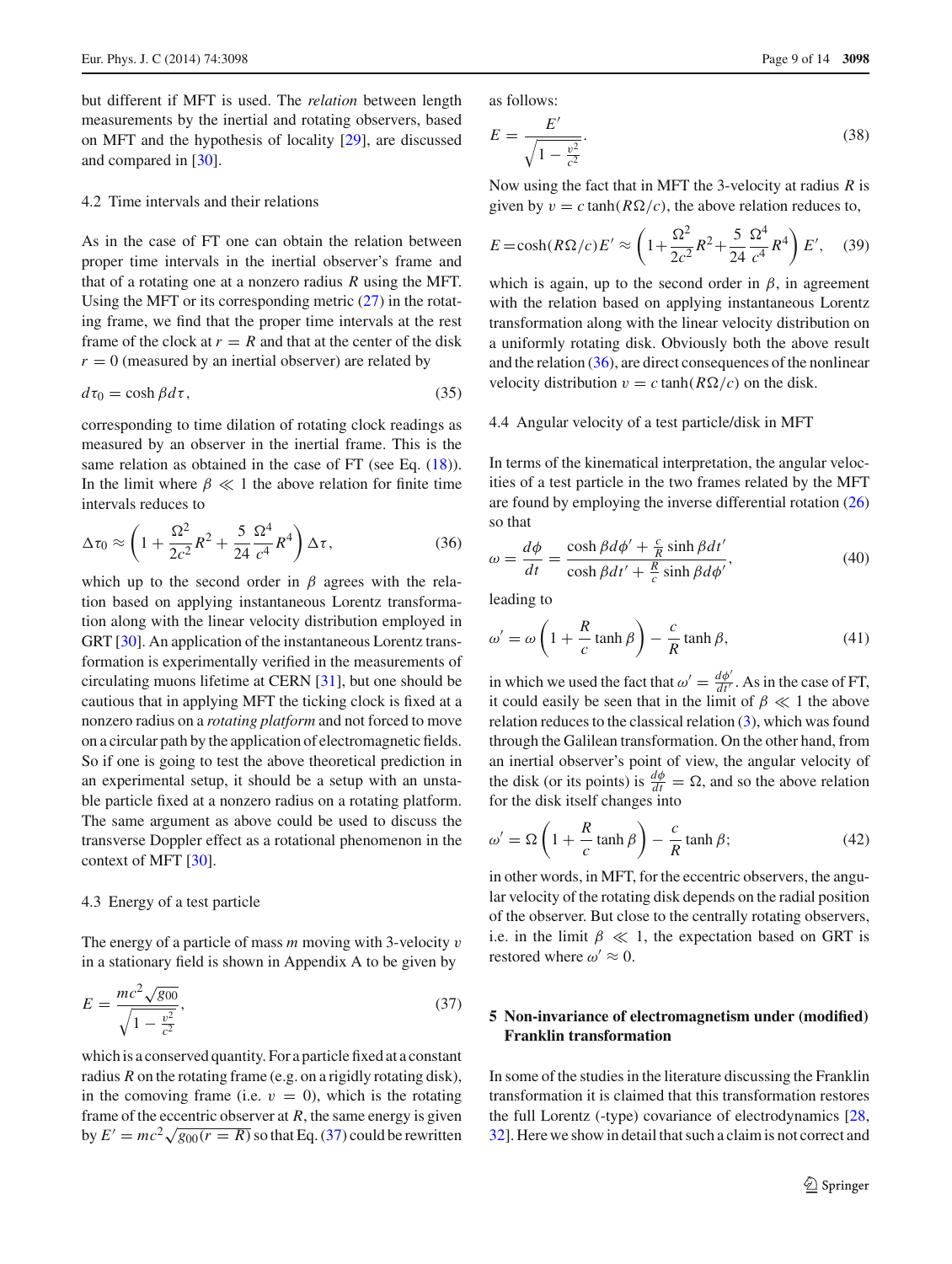the covariance mentioned in those studies only is satisfied by implicitly fixing the radial coordinate in the transformation (i.e.  $r = constant$ ), in which case the transformed metric [\(16\)](#page-5-0) retains its Euclidean form by setting  $dr = 0$ . But for a general transformation this is not true as shown below for the MFT, in which case again, the covariance is only restored at the position of the observer i.e. at  $r = R$  where the spacetime, as discussed and interpreted previously, is Euclidean form invariant.

To be specific, under a Lorentz transformation, the Maxwell equations are invariant in the sense that they retain the same three-dimensional vector form in the transformed coordinates, and consequently the electromagnetic wave equation which is obtained from these equations is also form invariant. In what follows we show that neither the Maxwell equations nor the wave equation are form invariant under Franklin transformation. To make life easier we show this in the absence of any EM sources and for the modified Franklin transformation, but the same result (non-invariance of electromagnetism) holds for the original Franklin transformation. From the modified Franklin transformation [\(24\)](#page-6-0) we have the following relation between the partial derivatives:

<span id="page-9-2"></span>
$$
\frac{\partial}{\partial t'} = \cosh \beta \frac{\partial}{\partial t} + \frac{1}{R} \sinh \beta \frac{\partial}{\partial \phi}
$$
  

$$
\frac{\partial}{\partial \phi'} = R \sinh \beta \frac{\partial}{\partial t} + \cosh \beta \frac{\partial}{\partial \phi}
$$
  

$$
\frac{\partial}{\partial r'} = \frac{\partial}{\partial r}; \quad \frac{\partial}{\partial z'} = \frac{\partial}{\partial z}.
$$
 (43)

## 5.1 Non-invariance of wave equation under MFT

Using the above relations the wave equation in the unprimed coordinates (inertial frame),

$$
\frac{\partial^2 \psi}{\partial t^2} - \frac{1}{r} \partial_r \left( r \frac{\partial \psi}{\partial r} \right) - \frac{1}{r^2} \frac{\partial^2 \psi}{\partial \phi^2} - \frac{\partial^2 \psi}{\partial z^2} = 0, \tag{44}
$$

transforms into

$$
\left(\frac{r^2 \cosh^2 \beta - R^2 \sinh^2 \beta}{r^2}\right) \frac{\partial^2 \psi}{\partial t'^2} + 2 \left(\frac{(R^2 - r^2) \sinh \beta \cosh \beta}{Rr^2}\right) \frac{\partial^2 \psi}{\partial t' \partial \phi'} - \frac{1}{r} \partial_r \left(r \frac{\partial \psi}{\partial r}\right) + \left(\frac{r^2 \sinh^2 \beta - R^2 \cosh^2 \beta}{R^2 r^2}\right) \frac{\partial^2 \psi}{\partial \phi'^2} - \frac{\partial^2 \psi}{\partial z^2} = 0 \tag{45}
$$

under MFT, i.e. the wave equation is not form invariant under MFT. The same result could also be obtained by using the metric corresponding to MFT [Eq. [\(27\)](#page-6-2)] and the following general form of the wave equation in a curved background

with metric  $g_{ij}$ :

$$
\Box \psi = \frac{1}{\sqrt{g}} \frac{\partial}{\partial q_i} \left( g^{1/2} g^{ik} \frac{\partial \psi}{\partial q_k} \right) = 0 \tag{46}
$$

where  $q_i = t', r, \phi', z$ .

#### 5.2 Non-invariance of Maxwell equations under MFT

To obtain the (source-free) Maxwell equations for a rotating observer from those in the frame of an inertial observer related through MFT we use the field tensor in the spacetime of a rotating observer (MFT metric) given by

<span id="page-9-1"></span>
$$
F'_{ij} = \begin{pmatrix} 0 & -\frac{A}{R}E'_{r} & -rE'_{\phi'} & -\frac{A}{R}E'_{z} \\ \frac{A}{R}E'_{r} & 0 & -\frac{\tilde{A}}{A}E'_{r} + \frac{R_{r}}{A}B'_{z} & -B'_{\phi'} \\ rE'_{\phi'} & \frac{\tilde{A}}{A}E'_{r} - \frac{R_{r}}{A}B'_{z} & 0 & \frac{\tilde{A}}{A}E'_{z} + \frac{R_{r}}{A}B'_{r} \\ \frac{A}{R}E'_{z} & B'_{\phi} & -\frac{\tilde{A}}{A}E'_{z} - \frac{R_{r}}{A}B'_{r} & 0 \end{pmatrix},
$$
\n
$$
(47)
$$

where

<span id="page-9-0"></span>
$$
A = \sqrt{R^2 \cosh^2 \beta - r^2 \sinh^2 \beta}
$$
 and  
\n
$$
\tilde{A} = (-R^2 + r^2) \sinh \beta \cosh \beta,
$$
\n(48)

so that the inhomogeneous equations

$$
\frac{1}{\sqrt{g}} \,\partial_i (\sqrt{g} F'^{ij}) = 0 \tag{49}
$$

are given by

$$
\partial_r \left[ r \left( \frac{R}{A} E'_{r} - \frac{\tilde{A}}{r A} B'_{z} \right) \right] + \partial_{\phi'} (E'_{\phi'})
$$

$$
+ \partial_z \left[ r \left( \frac{R}{A} E'_{z} + \frac{\tilde{A}}{A} B'_{r} \right) \right] = 0,
$$
(50)

$$
\frac{R}{A}\partial_{t'}E'_{r} - \frac{\tilde{A}}{rA}\partial_{t'}B'_{z} - \frac{A}{rR}\partial_{\phi'}B'_{z} + \partial_{z}B'_{\phi'} = 0, \qquad (51)
$$

$$
\partial_{t'} E'_{\phi'} + \partial_r \left( \frac{A}{R} B'_{z} \right) - \partial_z \left( \frac{A}{R} B'_{r} \right) = 0, \tag{52}
$$

$$
\frac{rR}{A}\partial_{t'}E'_{z} + \frac{\tilde{A}}{A}\partial_{t'}B'_{r} - \partial_{r}\left(rB'\phi'\right) + \frac{A}{R}\partial_{\phi'}B'_{r} = 0, \quad (53)
$$

respectively, for  $j = 0, 1, 2, 3$ . Also the homogeneous equations

$$
\partial_{[i}F'_{jk]} = 0 \tag{54}
$$

give rise to

$$
\partial_r \left( \frac{\tilde{A}}{A} E'_z + \frac{Rr}{A} B'_r \right) + \partial_{\phi'} B'_{\phi'} + \partial_z (-\frac{\tilde{A}}{A} E'_r + \frac{Rr}{A} B'_z) = 0, \tag{55}
$$

$$
\partial_{t'}\left(-\frac{\tilde{A}}{A}E'_{r} + \frac{Rr}{A}B'_{z}\right) + \partial_{r}(rE'_{\phi'}) - \partial_{\phi'}\left(\frac{A}{R}E'_{r}\right) = 0, \qquad (56)
$$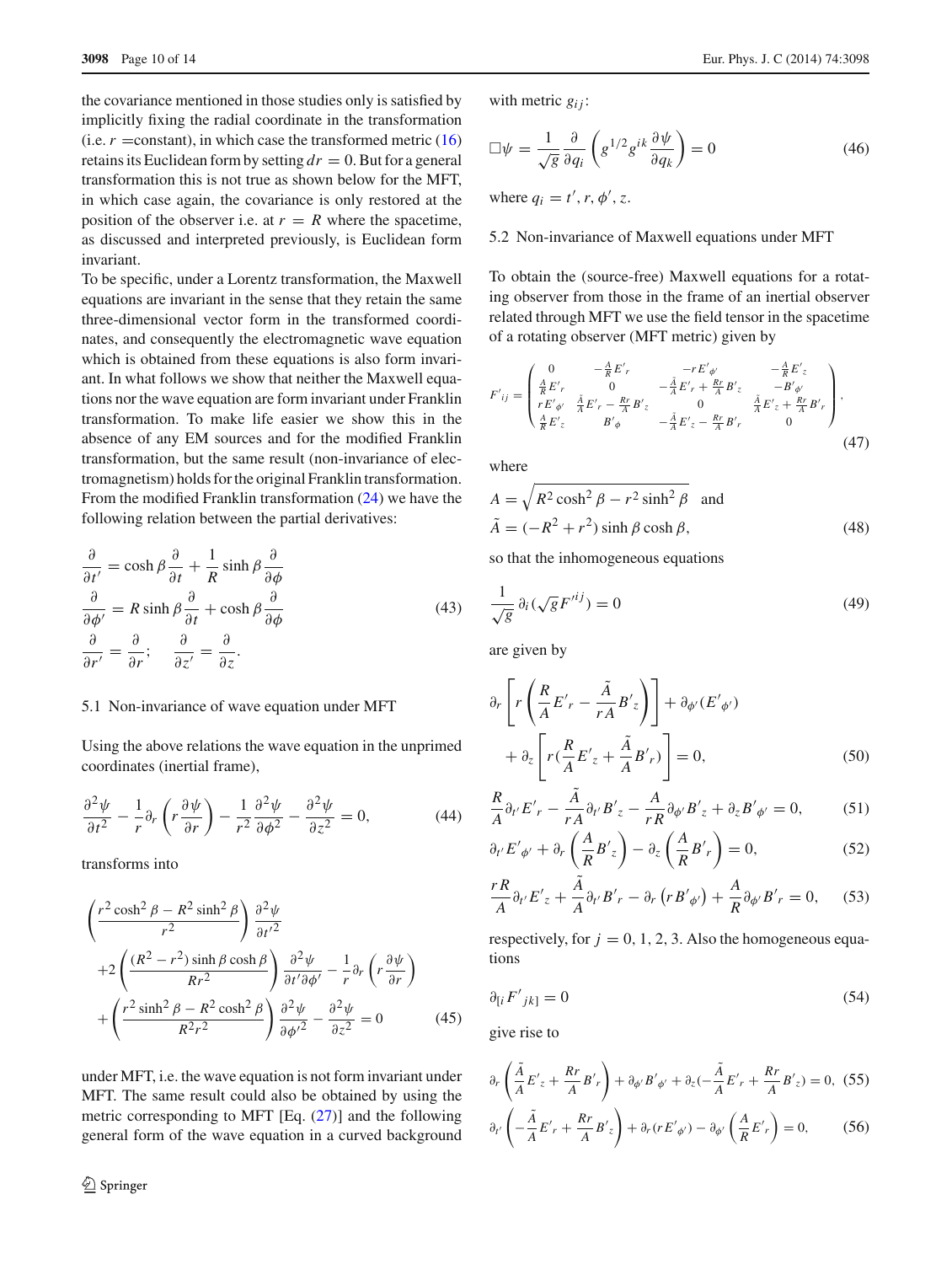$$
\partial_{t'} B'_{\phi'} - \partial_r \left( \frac{A}{R} E'_{z} \right) + \partial_z \left( \frac{A}{R} E'_{r} \right) = 0, \tag{57}
$$

$$
\frac{\tilde{A}}{A}\partial_{t'}E'_{z} + \frac{rR}{A}\partial_{t'}B'_{r} + \frac{A}{R}\partial_{\phi'}E'_{z} - \partial_{z}(rE'_{\phi'}) = 0.
$$
\n(58)

These equations are different in form from those obtained in the non-rotating inertial frame which are given by the above equations with  $A = R$  and  $\tilde{A} = 0$ . On the other hand in the limit  $\beta \ll 1$ , where MFT reduces to GRT, from [\(48\)](#page-9-0) we have  $A \approx R$  and  $\overline{A} \approx 0$ , i.e. the above homogeneous equations retain their inertial forms. In other words for points close to the rotation axis, where MFT reduces to GRT, the *homogeneous* Maxwell equations are form invariant under GRT, a result first shown by Schiff [\[33](#page-13-33)].

The same results as above could also be obtained by first writing the Maxwell equations in the non-rotating inertial frame using the field tensor in flat spacetime in cylindrical coordinates as follows:

$$
F_{ij} = \begin{pmatrix} 0 & -E_r & -rE_{\phi} & -E_z \\ E_r & 0 & rB_z & -B_{\phi} \\ rE_{\phi} & -rB_z & 0 & rB_r \\ E_z & B_{\phi} & -rB_r & 0 \end{pmatrix}
$$
(59)

and then employ the general relation between the field tensors in the two frames,

$$
F_{ij} = \frac{\partial x^{\prime m}}{\partial x^i} \frac{\partial x^{\prime n}}{\partial x^j} F^{\prime}_{mn} \tag{60}
$$

to relate the primed and unprimed electromagnetic fields using [\(47\)](#page-9-1), and finally replace the unprimed quantities (including partial differentials using Eq.  $(43)$ ) by the primed ones. So in general neither the wave equation nor theMaxwell equations are invariant under MFT.

## **6 Discussion and summary**

The Galilean rotational transformation is only true for centrally rotating observers. To relate the observations of inertial observers to those of eccentric, non-inertial ones (at large radii leading to relativist rotational velocities) on a rigidly rotating disk, one should either apply instantaneous LTs, introduced by Mashhoon et al. [\[34](#page-13-34)] in the context of the hypothesis of locality, or alternatively look for consistent RRTs. In the present article, we have discussed the characteristics of a proposed RRT, dubbed as a Franklin transformation, which relates coordinates of an event in two frames, one an inertial non-rotating frame and the other one rotating around their common axis with constant angular velocity  $\Omega$  (measured by the inertial observers). The advantages and also drawbacks of this transformation specially with respect to the spacetime metric from the rotating observer's point of view as well as of its kinematical interpretation are pointed out. By introducing non-inertial observers at nonzero radii we have modified FT and showed how the modified transformation gives rise to a more consistent spacetime metric for these observers. The resulting spacetime metric includes two parameters,  $\Omega$  and R, corresponding to the rotational angular velocity and radial position of these observers. Though we have a flat spacetime, it has a non-Euclidean spatial line element (found through the  $1 + 3$  formulation of a spacetime decomposition) leading to a non-Euclidean value for the circumference of a rotating disk or any other circle of a given radius. In our setting of the problem of relativistic rotational transformations, there are three different kinds of observers: **I** inertial non-rotating (laboratory) observers; **II** centrally rotating (spinning) observer, and **III** non-inertial rotating observers at nonzero radii (eccentric observers) who are rotating analogs of Rindler observers. In brief, the following are the important features of the MFT:

- 1. Unlike FT it leads to a spacetime metric in the rotating frame which reduces to the spacetime metric obtained through GRT in the corresponding limit (i.e. close to the rotation axis).
- 2. Unlike in FT, the spacetime metric obtained via MFT preserves the *temporal* and *angular* isometries present in [\(5\)](#page-2-1).
- 3. At  $R = 0$  it reduces to the exact GRT as expected from its interpretation.
- 4. It gives a possible answer to the question: what is the spacetime metric for an eccentric observer on a rotating disk?
- 5. Related to the above point, at the position of an eccentric observer (i.e. at  $r = R$ ), the spacetime metric is found to be form invariant (i.e. it reduces to the spatially Euclidean flat metric), a fact hinting toward a possible relation with Fermi metric and Fermi coordinates.

The last point above seems to be interesting evidence reinforcing our interpretation of the MFT and its corresponding metric. The fact that the MFT includes two parameters,  $\Omega$  and *R*, does not change its group character inherited from FT. Indeed, comparing [\(14\)](#page-4-3) and [\(25\)](#page-6-3), the group parameter in MFT is  $v = c \tanh \beta$ , whereas in FT it is  $\Omega$ .<sup>[6](#page-10-0)</sup> Indeed when it is compared to the coordinate transformation obtained in the approach based on the hypothesis of locality and Fermi metric (restricted to a uniformly rotating observer) the appearance of *R* is expected naturally as in that case the radial position of the eccentric observer enters the transformation both explicitly and also through

<span id="page-10-0"></span><sup>&</sup>lt;sup>6</sup> As a matter of fact one could think of  $R\phi$  in MFT, or  $r\phi$  in FT, as an arclength coordinate.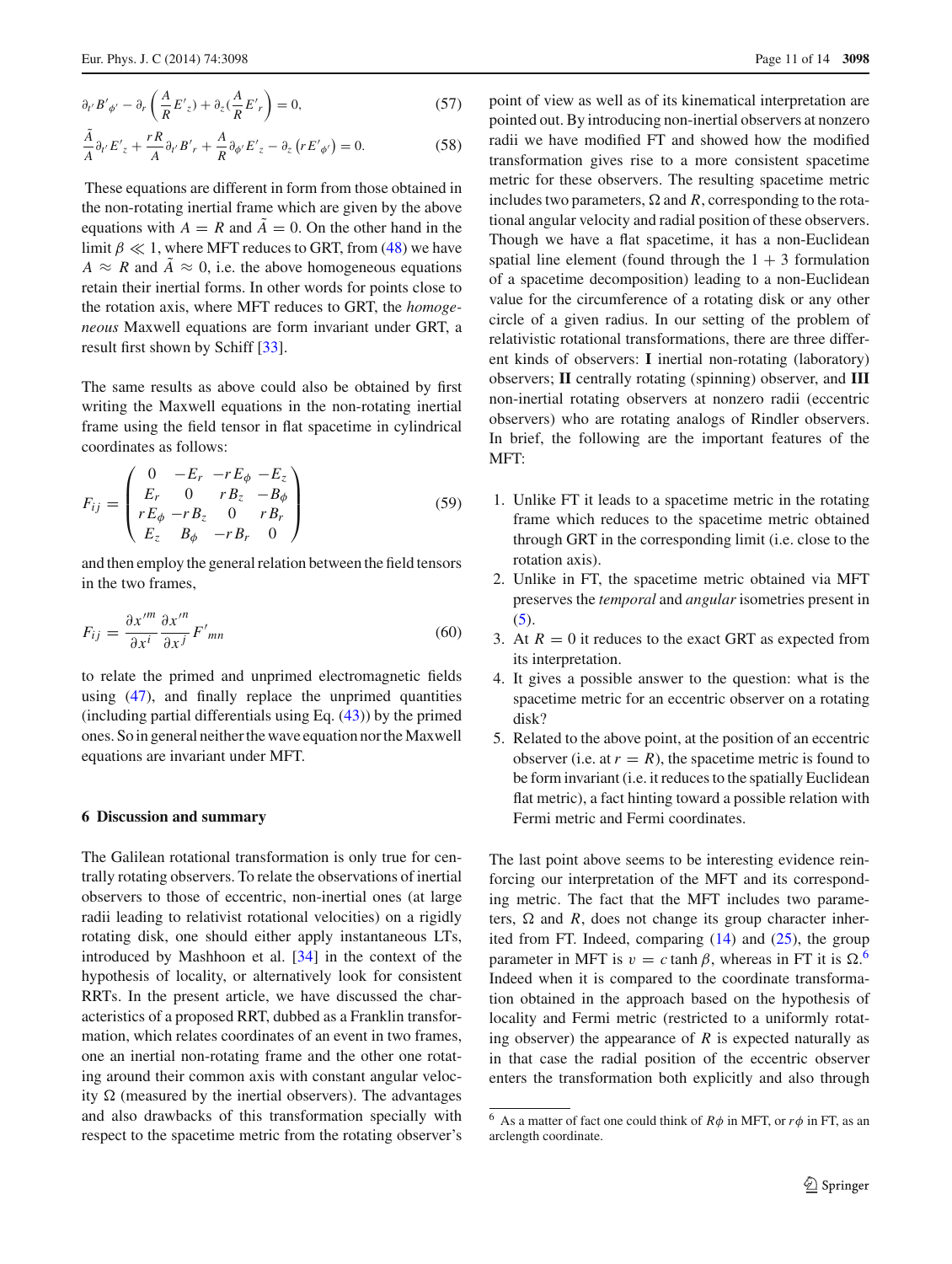the parameter  $\beta$  (refer to [\[34](#page-13-34)]). The above-mentioned relation could be further investigated by a comparative study between the approaches based on MFT and its corresponding metric  $(27)$  on the one hand, and the Fermi metric [\[17\]](#page-13-17) attributed to a uniformly rotating observer [\[34](#page-13-34)] on the other hand. These features are discussed and analyzed in detail in [\[30](#page-13-30)].

It is also shown explicitly that, against the previous claims, neither the Maxwell equations are invariant under FT or MFT, nor is the wave equation.

From the experimental and observational points of view it is expected that the application of a relativistic rotational transformation to known physical effects related to the rotating systems and phenomena should lead to predictions different from those obtained through application of GRT or rotational transformations based on the hypothesis of locality. Some of the examples include the transverse Doppler effect, the Sagnac effect [\[35\]](#page-13-35) and rotational properties of pulsars [\[28](#page-13-28)]. For a light source circling a receiver on a rotating disk, the transverse Doppler effect will be affected naturally by FT and MFT, due to the nonlinear velocity distribution [\(12\)](#page-4-0) introduced in FT, and this could be the most feasible test of the validity of MFT. Also it is expected that employing a relativistic rotational transformation will lead to a relativistic Sagnac effect distinct from the one due to propagation of light in a non-vacuum medium where the relativistic velocity addition rule applies. Finally, the fastest rotating celestial objects (apart from the supermassive black holes) are pulsars and the fastest pulsar, named PSR J1748-2446ad, is located some 28,000 light-years from Earth in the constellation Sagittarius and is spinning at 716 Hertz. If its radius is taken to be 16 km it will have a Galilean linear velocity of 75,000 km/s, i.e. about 25 % that of light speed, at the equator. It is expected that at this rotational velocity a relativistic rotational transformation is at work and observationally effective. To look for experimental signatures of departure from GRT or rotational transformations based on the hypothesis of locality, other physical effects (mainly electromagnetic in nature), which have already been studied in rotating frames [\[29](#page-13-29)[,36](#page-13-36)[–38](#page-13-37)], should be reconsidered and interpreted in terms of MFT. In this regard, some of the rotational phenomena mentioned above are studied comparatively using both MFT and the formalism based on the hypothesis of locality in [\[30\]](#page-13-30).

Another very interesting issue which needs a careful treatment is the Unruh effect for uniformly rotating eccentric observers, which is already expected to be a controversial issue. By the above discussions it seems inevitable that one should employ a relativistic rotational transformation, such as MFT, to see whether eccentric observers detect any particle in the vacuum state of an inertial observer. These matters will be discussed elsewhere [\[39\]](#page-13-38).

**Acknowledgments** The authors would like to thank the University of Tehran for supporting this project under the grant no. 6101040/1/5 provided by the research council.

**Open Access** This article is distributed under the terms of the Creative Commons Attribution License which permits any use, distribution, and reproduction in any medium, provided the original author(s) and the source are credited.

Funded by SCOAP<sup>3</sup> / License Version CC BY 4.0.

# **Appendix A: 1 + 3 (threading) formulation of spacetime decomposition and spatial distance**

To define spatial metric and spatial distances in a given spacetime (metric) one could choose different spacetime decomposition formalisms. In our study we have employed the  $1+3$  (or threading) formulation of a spacetime decomposition. Unlike the  $3+1$  (or foliation) formulation of a spacetime decomposition [\[17](#page-13-17)] in which spacetime is foliated into constant-time hypersurfaces, in the  $1+3$  formulation it is decomposed into threads tracking the history of each spatial point. This formulation of a spacetime decomposition starts from the following form for the metric of a *stationary* spacetime (*M*, *gab*) [\[15](#page-13-13)]:

<span id="page-11-1"></span>
$$
ds^{2} = d\tau_{syn}^{2} - dl^{2} = g_{00}(dx^{0} - A_{g_{\alpha}}dx^{\alpha})^{2}
$$

$$
- \gamma_{\alpha\beta}dx^{\alpha}dx^{\beta}, \quad \alpha, \beta = 1, 2, 3,
$$
 (A1)

in which all the metric components are time-independent, i.e. the coordinate system is adapted to the timelike Killing vector field of the spacetime ( $\xi^a \doteq \delta_0^a = (1, 0, 0, 0)$ ). Also  $d\tau_{syn} = \sqrt{g_{00}}(dx^0 - A_{g\alpha}dx^{\alpha})$  is the synchronized proper time,  $A_{g\alpha} = -\frac{g_{0\alpha}}{g_{00}}$  is the so-called gravitomagnetic potential, and

<span id="page-11-0"></span>
$$
dl^2 = \gamma_{\alpha\beta} dx^{\alpha} dx^{\beta} = \left(-g_{\alpha\beta} + \frac{g_{0\alpha}g_{0\beta}}{g_{00}}\right) dx^{\alpha} dx^{\beta} \tag{A2}
$$

is the spatial line element (also called the radar distance element) of the 3-space (denoted by  $\Sigma_3$ ) in terms of its threedimensional spatial metric  $\gamma_{\alpha\beta}$ . It should be noted that the 3-space  $\Sigma_3$ , introduced in this formalism, is the quotient space/manifold  $\frac{\mathcal{M}}{G_1}$  where  $G_1$  is the one-dimensional group of motions generated by the timelike Killing vector field of the underlying spacetime [\[40](#page-13-39)[,41](#page-13-40)]. It should be noted that  $\Sigma_3$ is a manifold but not necessarily a submanifold (hypersurface) of the original spacetime manifold (*M*). Indeed it is the integral of the above line element which gives the spatial distance between two events with spatial coordinates  $x_i^{\alpha}$  and  $x_f^{\alpha}$  [\[15\]](#page-13-13),

$$
L = \int_{x_i^{\alpha}}^{x_j^{\alpha}} dl.
$$
 (A3)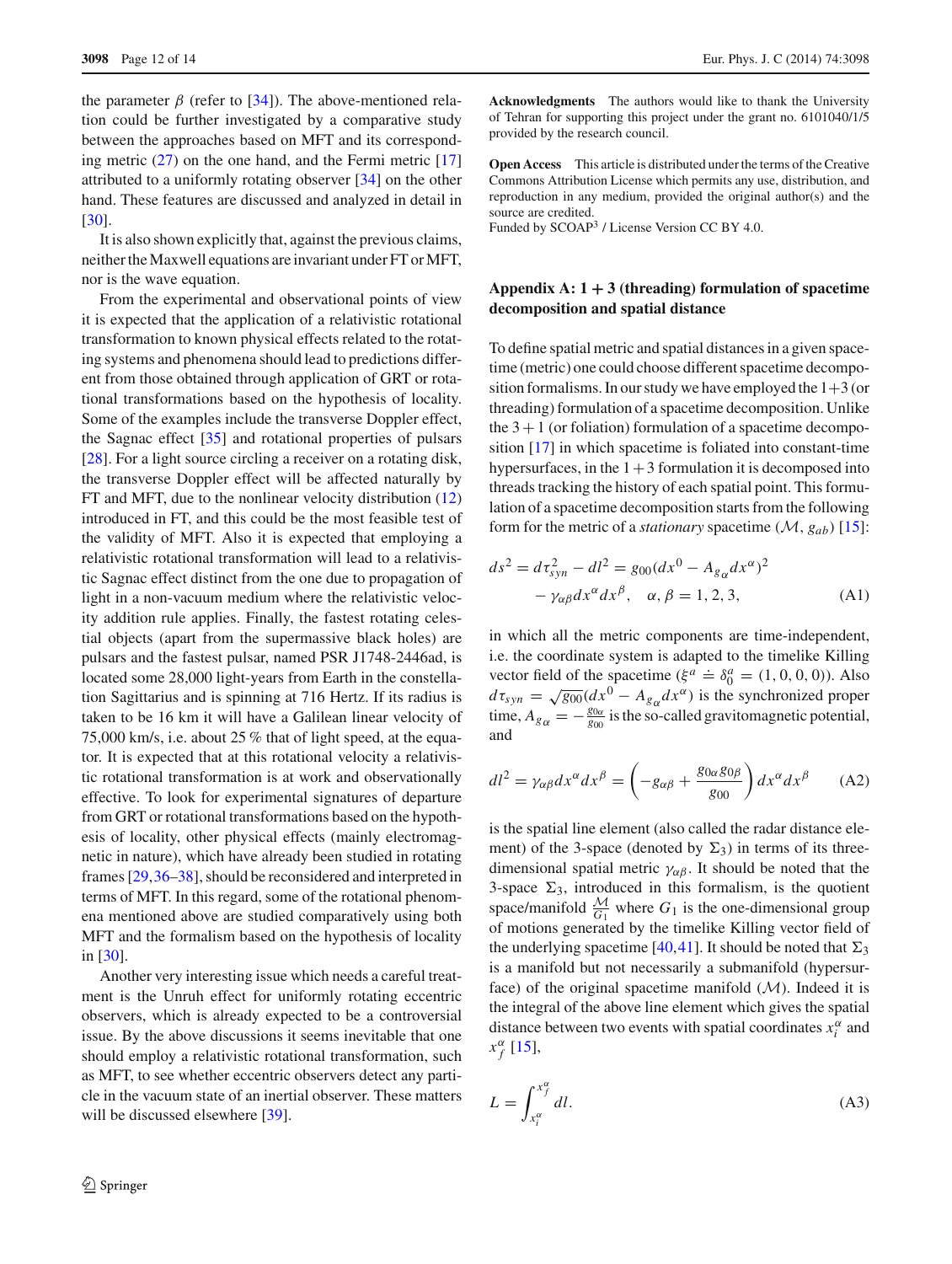For two simultaneous events at nearby points  $x^{\alpha}$  and  $x^{\alpha}+dx^{\alpha}$ the difference between their coordinate (world) time is given by

$$
\Delta x^0 = A_\alpha dx^\alpha. \tag{A4}
$$

This allows one to synchronize clocks in an infinitesimal region of space and also along any open curve. But synchronization of clocks along a closed path is generally not possible, since upon returning to the initial point the world-time difference is not zero and in the case of*stationary* spacetimes is given by the line integral

$$
\Delta x^0 = \oint A_\alpha dx^\alpha, \tag{A5}
$$

taken along the closed path. Using the above equation the world-time difference for two photons starting at the same point but traveling in opposite directions (clockwise and counter clockwise) along a circle of radius *R* on a disk rotating with angular velocity  $\Omega$  such that  $\frac{\Omega R}{c} \ll 1$  is given by

$$
\Delta t = 4\pi R^2 \frac{\Omega}{c^2}.
$$
\n(A6)

This difference, which leads to a phase shift  $\delta \phi = \frac{2\pi c \Delta t}{\lambda}$ could also be obtained through classical reasoning by an inertial non-rotating observer and is the theoretical basis of the so-called Sagnac effect [\[35\]](#page-13-35) or in its modern version, ring laser interferometry.

The 3-velocity of a test particle is defined in terms of the synchronized proper time as follows:

$$
v^{\alpha} = \frac{dx^{\alpha}}{d\tau_{syn}} = \frac{cdx^{\alpha}}{\sqrt{g_{00}}(dx^0 - A_{\alpha}dx^{\alpha})},
$$
(A7)

where now using  $(A1)$  and  $(A7)$  the spacetime line element could be written as follows:

$$
ds^2 = c^2 d\tau_{syn}^2 (1 - \frac{v^2}{c^2}).
$$
 (A8)

Now the components of the 4-velocity  $u^i = \frac{dx^i}{ds}(i)$ 0, 1, 2, 3), in terms of the components of the 3-velocity are given by

$$
u^{0} = \frac{1}{\sqrt{g_{00}}\sqrt{1 - v^{2}/c^{2}}} + \frac{A_{\alpha}v^{\alpha}}{\sqrt{1 - v^{2}/c^{2}}}; \quad u^{\alpha} = \frac{v^{\alpha}}{\sqrt{1 - v^{2}/c^{2}}}
$$
\n(A9)

where in the comoving frame,  $v^{\alpha} = 0$ , it reduces to  $u^{i} =$  $(\frac{1}{\sqrt{g_{00}}}$ , 0, 0, 0) as expected. Also using the above definition of the 3-velocity one could show that, in a stationary spacetime,

the energy of the particle defined as the time component of its 4-momentum is given by

$$
E \equiv P_0 = c g_{0i} u^i = \frac{mc^2 \sqrt{g_{00}}}{\sqrt{1 - \frac{v^2}{c^2}}},
$$
\n(A10)

which is a conserved quantity reducing to  $mc^2\sqrt{g_{00}}$  in the comoving frame [\[15\]](#page-13-13). It is this same formulation of spacetime decomposition which allows one to use the analogy with electromagnetism and define *gravitoelectric* and *gravitomagnetic* fields as follows:

$$
\mathbf{E}_g = -\frac{\nabla h}{2h} \quad \mathbf{B}_g = \nabla \times \mathbf{A}.\tag{A11}
$$

In terms of the above fields and in the context of the socalled *gravitoelectromagnetism*, the vacuum Einstein field equations could be rewritten in the following *quasi-Maxwell* form [\[42](#page-13-41),[43\]](#page-13-42):

<span id="page-12-1"></span>
$$
\nabla \times \mathbf{E}_g = 0; \quad \nabla \cdot \mathbf{B}_g = 0,
$$
 (A12)

<span id="page-12-2"></span>
$$
\nabla \cdot \mathbf{E}_g = 1/2h B_g^2 + E_g^2,\tag{A13}
$$

$$
\nabla \times (\sqrt{h} \mathbf{B}_g) = 2 \mathbf{E}_g \times (\sqrt{h} \mathbf{B}_g)], \tag{A14}
$$

<span id="page-12-3"></span>
$$
^{(\Sigma_3)}R^{\mu\nu} = -E_g^{\mu;\nu} + \frac{1}{2}h(B_g^{\mu}B_g^{\nu} - B_g^2\gamma^{\mu\nu}) + E_g^{\mu}E_g^{\nu},\tag{A15}
$$

<span id="page-12-0"></span>where  $(\Sigma_3)$   $R^{\mu\nu}$  is the three-dimensional Ricci tensor of the 3-space constructed from the three-dimensional metric  $\gamma_{\alpha\beta}$ in the same way that the usual four-dimensional Ricci tensor  $R^{ab}$  is made out of  $g_{ab}$ . Equations [\(A12\)](#page-12-1) are direct consequences of our definitions of gravitoelectric and gravitomagnetic fields and the original ten field equations are now given by those constituted in  $(A13)$ – $(A15)$ .

It should also be noted that in the above equations all the differential operations are defined in the 3-space with metric  $\gamma_{\alpha\beta}$  [\[15](#page-13-13)[,42](#page-13-41)]; in particular the divergence and curl of a vector are defined as follows:

$$
div\mathbf{V} = \frac{1}{\sqrt{\gamma}} \frac{\partial}{\partial x^{\alpha}} (\sqrt{\gamma} V^{\alpha}),
$$
\n
$$
(curl\mathbf{V})^{\alpha} = \frac{1}{2\sqrt{\gamma}} \epsilon^{\alpha\beta\gamma} \left(\frac{\partial V_{\gamma}}{\partial x^{\beta}} - \frac{\partial V_{\beta}}{\partial x^{\gamma}}\right),
$$
\n(A16)

in which  $\gamma = det \gamma_{\alpha\beta}$ , and one can show that

,

$$
-g = h\gamma. \tag{A17}
$$